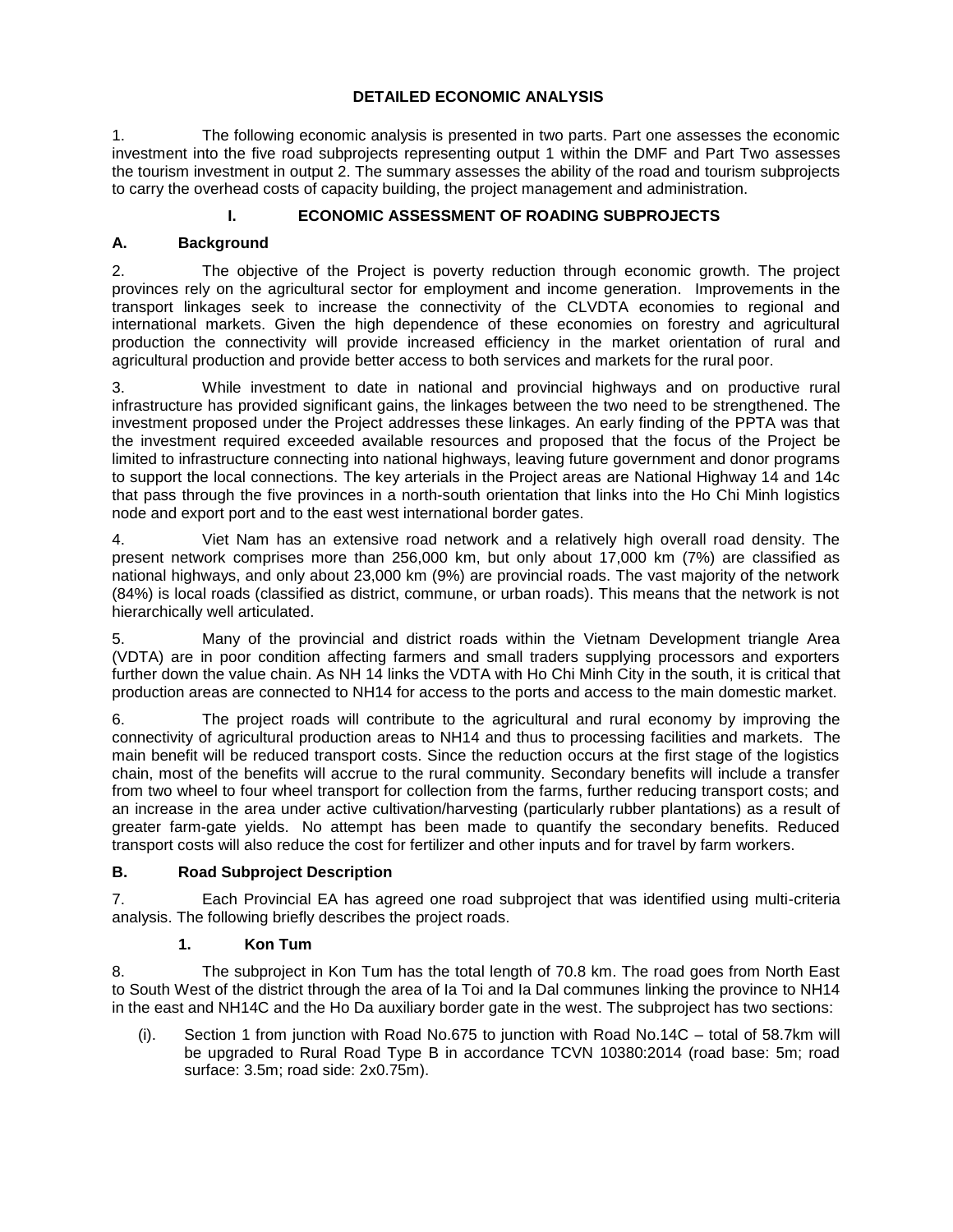(ii). Section 2 from junction with Road No.14C to Ho Da Auxiliary Border Gate will be newly constructed in Grade V Mountain in accordance to TCVN4054-05 road base: 6.5m; road surface: 3.5m; road side: 2x1.0m).

9. The road will be built in cement concrete and will serve Ia H'Drai District whose population is predominantly ethnic minority and where the poverty rate is high. It will enable year-round access for rubber plantations and cassava cropping and is expected to lead to increased agricultural production generating additional employment.

# **2. Gia Lai**

10. The Subproject upgrades 65.87km of provincial road No.665 to Vietnamese Standard Road Grade IV – Mountainous - with the surface width of 5.5 m and base width of 7.5 m. The road surface material is asphalt concrete with design speed of 40 km/h. The road provides a strategic east-west connection from NR 14 at Phu My Junction to NH 14C in the west and border post 729 (Gia Lai – Cambodia Border). The project road serves the districts of Chu Prong. Chu Prong is the biggest rubber producing district and second biggest coffee producer in Gia Lai. It is also high ranking in the production of the other export crops. The ethnic minority proportion, at 47% and the incidence of poverty at 12.4% are high, but not the highest in the province.

# **3. Dak Lak**

11. The subproject in Dak Lak will upgrade NH-29. The subproject will upgrade 40km of National road No.29 to Vietnamese Standard Road Grade III – Mountainous (TCVN 4054-05) with the surface width of 7.5 m and base width of 9.0 m. The road surface material is asphalt concrete. The designation as NH29 for what is currently a minor provincial road reflects the Province's intention that this will form part of an eventual link from the Cambodian border at Dak Rue to the east coast port of Nha Trang. The section being improved under the project is of particular significance for Dak Lak province and primarily serves Cu M'Gar district, although it passes through the district of, Krong Buk and serves Ea Sup district indirectly. Cu M'Gar is the province's biggest coffee producer, it also is one of the larger producers of rubber, cashew and pepper. With Kong Buk it has one of the highest proportions of ethnic minorities and median level poverty within the province.

## **4. Dak Nong**

12. The subproject in Dak Nong will upgrade the provincial road from NR No.14 to Bu Prang Border Gate (Section Km3-Km17 of PR No.686 and Section from Tuy Duc District Center to Dak Huyt Bridge) – Dak Nong Province. The Subproject will upgrade about 44 km to connect National Road No.14 (at Km817) to the end point at Bu Prang Border Gate, Tuy Duc district. The subproject will goes through the area of Nam N'Jang; Dak N'Drung communes – Dak Song district and Dak Buk So; Quang Truc communes in Tuy Duc district. Dak Song is the largest coffee and pepper producing district, while Tuy Duc and Dak Song have the second and third highest poverty rate respectively for the province.

## **5. Binh Phuoc**

13. The Subproject in Binh Phuoc will upgrade 50.3 km of provincial road No.756 to Grade III – Mountain in accordance with TCVN 4054:2005. The road links the productive agricultural districts of Loc Ninh, Chon Thanh and Hon Quan with Hoa Lu and Hoang Dieu border crossings in the north and the main route to Ho Chi Minh City in the south. The start point is the Minh Lap junction with National Road No14 in Chon Thanh district. It goes through Minh Lap commune – Chon Thanh district; Tan Hung, Tan Loi, Thanh An communes – Hon Quan district; Loc Quang, Loc Phu, Loc Hiep communes – Loc Ninh district. The end point is the junction with provincial road No. 759B at the center of Loc Hiep commune at a distance of 22 and 31 km to Hoa Lu and Hoang Dieu international border gates respectively. The districts served by the road account for 47% and 53% of the province's rubber and pepper production respectively and 45% of the ethnic minorities.

## **C. Methodology**

14. Since the main benefit from the project is through the reduction in transport costs, the economic analysis focused on estimation of the transport cost saving. This included savings for other (primarily rural) users of the sub-project roads. The economic analysis was carried out following ADB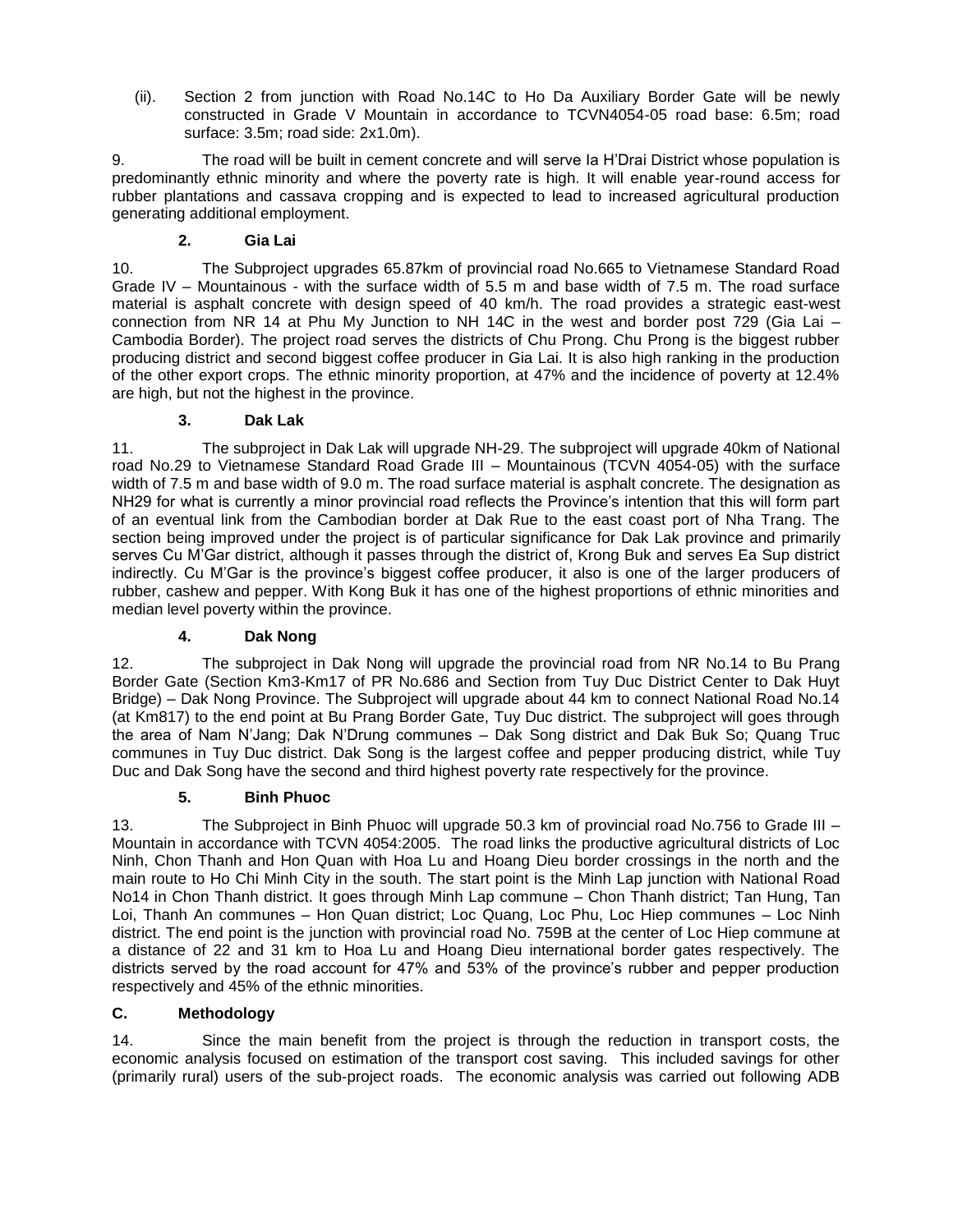"Guidelines for the Economic Analysis of Projects" comparing with and without–project scenarios using IRR and NPV at 12% discount rate as measures.

## **1. Selection of Options**

15. Two road pavement options were selected for testing and were compared with a do minimum option that assumed general maintenance but no major work. Incremental analysis was used to compare the options. Under incremental analysis, a more expensive option is favored if comparing the incremental benefits to the incremental costs gives a return greater than the target 12%.

## 16. The options for all except Kon Tum were:

- (i) Single asphalt concrete layer: for new work or where the existing pavement is completely replaced, the pavement would be formed using a single asphalt layer with two layers of crushed stone base course. Where the new pavement is on top of an existing pavement, the crushed stone layers are reduced depending on the calculated strength of the existing.
- (ii) Double asphalt layer: As above, but with separate asphalt concrete base course and wearing course layers. The crushed stone layer is consequently reduced.
- 17. For the Kon Tum road, three options were tested being:
	- (i) surface dressing (3cm bituminous surface),
	- (ii) single layer asphalt concrete and
	- (iii) cement concrete.

#### **2. Return for the Project**

18. To calculate the overall return of the project, the selected treatment options were compared with a do minimum option. The economic analysis covers a period of 23 years (2017-2039), including 3 years for project implementation and 20 years of full usage of the reconstructed road. All benefits and costs are in constant 2016 prices using domestic prices but excluding VAT and other indirect taxes.

## **3. Engineering Assumptions**

19. Without treatment the road roughness index (IRI) would gradually rise to 16 – the default maximum. Under the without project scenario it is assumed that the roads are repaired on an approximately 10 year cycle using penetration macadam or similar to give a 3cm bituminous surface. In practice financial constraints mean that roads are often not repaired until sections of the road pavement have completely failed.

20. Under the with-project scenario, the overlay or reconstruction reduces the IRI to 2.0 by 2018. It gradually rises under the assumed routine and periodic maintenance. Where, in some cases, it would exceed 8 before the end of the project period, a 'mid-life' overlay is included.

## **D. Traffic**

## **1. Historical Data**

21. The provinces do not have reliable data on traffic. All provinces have annual traffic count programs, but in all cases these have been suspended due to lack of funds. Traffic counts have been taken by the provinces from time to time, but not in any consistent manner. The data available is thus often dated and incomplete. There are count data for some provincial roads but only for some years and as such no consistent data series is available for analysis and projections. The existing data identifies that the bulk of the traffic by vehicle numbers is made up of two wheelers.

22. There is, in any case, a problem with annual counts. The agricultural nature of the activities along the project roads means that freight flows are heavily peaked around seasonal harvest times. Other flows including inbound fertilizer and the daily travels of farm workers are also seasonal. The same problem applies to the 'one-off' surveys conducted specifically for the project. Unless data are already available that would enable a seasonal adjustment to be made, a one-off count provides only limited input to annual traffic levels or composition. Additional surveys were nevertheless undertaken where there had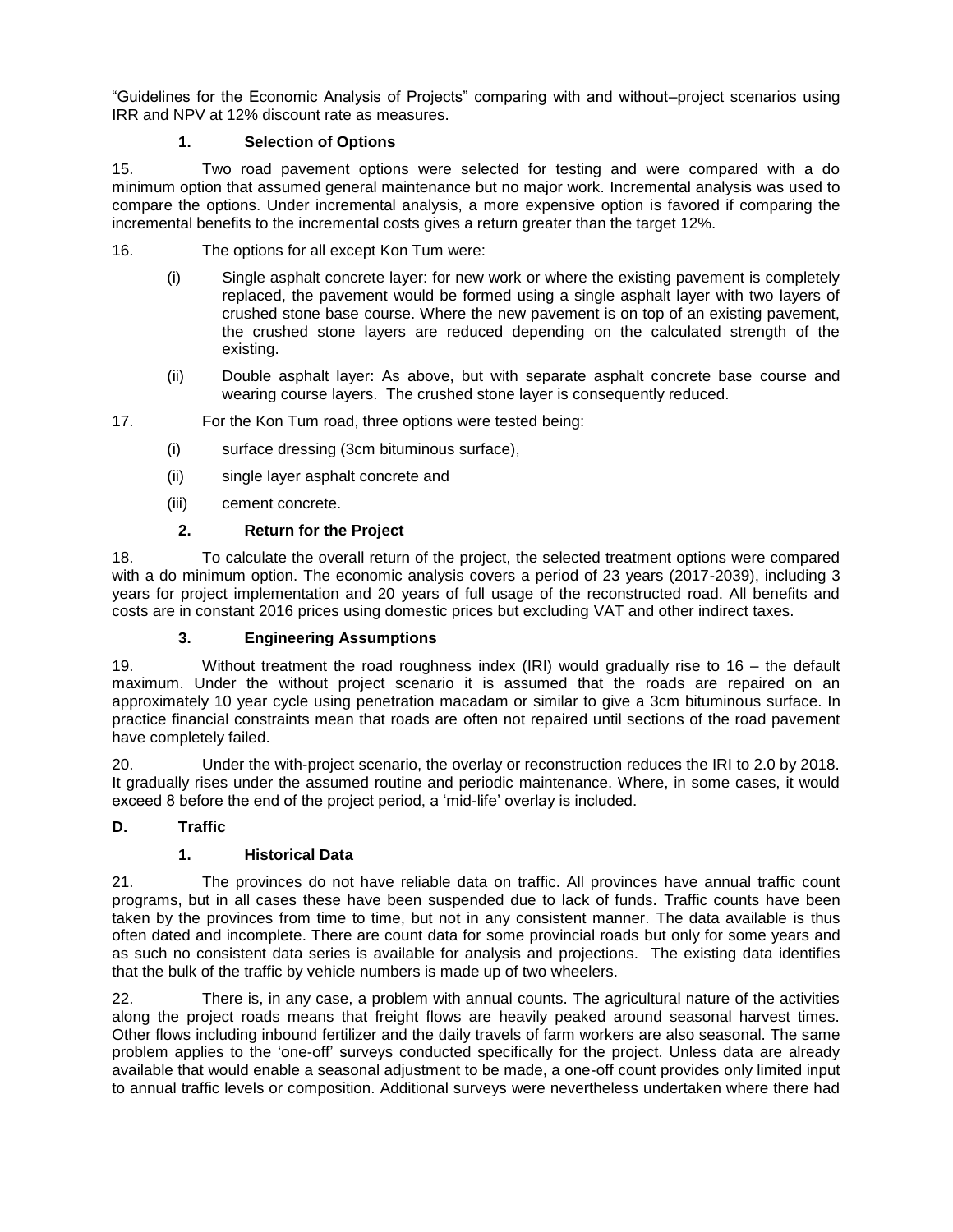been no recent surveys. There were undertaken in July 2016, which is wet season with some roads impassable and no major harvesting being undertaken.

23. There has been a considerable growth in vehicle ownership over the last ten years, and this is expected to continue. This will be reflected in trip numbers on the project roads, although it is generally observed that the growth in traffic is less than the growth in ownership, suggesting declining marginal use as ownership increases. There is also evidence of a gradual move from two wheel to four wheel transport.

24. All the roads have sections that are in poor or very poor condition, and some traffic generation and diversion from other routes could be expected to occur. Improvement to the roads is expected to result in the earlier switch to larger vehicles in place of motorcycles. Thus the traffic will likely to be composed of fewer but larger vehicles. However because many link roads remain in a poor state, this will only affect part of the demand. .

#### **a. Kon Tum**

25. The proposed project road DT 675A is not yet fully passable. Counts have been taken during 2015 and 2016 but represent only local traffic at the north end of the subproject road. These are shown in [Table 1.](#page-3-0)

<span id="page-3-0"></span>

| Location<br>(Chainage) | Cars /<br>Jeeps /<br><b>Taxis</b> | <b>Small</b><br>bus     | <b>Intercity</b><br><b>Bus</b> | Light<br>truck/<br>van | Large<br>Truck 2<br>axle, 6<br>wheels | Large<br>Truck <sub>3</sub><br>axle | Large<br><b>Truck 4</b><br>axle | <b>Motor</b><br>cycle | Time of<br>counting |
|------------------------|-----------------------------------|-------------------------|--------------------------------|------------------------|---------------------------------------|-------------------------------------|---------------------------------|-----------------------|---------------------|
| Km80+000               | 16                                | $\overline{\mathbf{3}}$ | $\blacksquare$                 | 20                     | 17                                    | $\mathbf{3}$                        | ٠                               | 166                   |                     |
|                        | 22                                | $\overline{4}$          | 0                              | 19                     | 15                                    | 3                                   | $\Omega$                        | 165                   | January             |
|                        | 17                                | $\overline{4}$          | $\pmb{0}$                      | 29                     | 16                                    | $\overline{4}$                      | $\mathbf 0$                     | 186                   | February            |
|                        | 17                                | $\overline{2}$          | 0                              | 15                     | 21                                    | $\overline{2}$                      | $\mathbf 0$                     | 151                   | March               |
|                        | 10                                | $\overline{2}$          | 0                              | 23                     | 13                                    | 1                                   | $\mathbf 0$                     | 179                   | April               |
|                        | 12                                | $\overline{c}$          | 0                              | 16                     | 18                                    | 5                                   | 0                               | 150                   | May                 |
| Km23+100               | 14                                | $\mathbf{3}$            | $\blacksquare$                 | 18                     | 15                                    | $\mathbf{3}$                        | $\blacksquare$                  | 136                   |                     |
|                        | 14                                | $\overline{4}$          | 0                              | 20                     | 14                                    | $\overline{4}$                      | $\Omega$                        | 115                   | January             |
|                        | 19                                | $\overline{4}$          | 0                              | 15                     | 18                                    | $\overline{4}$                      | $\mathbf 0$                     | 133                   | February            |
|                        | 12                                | $\overline{c}$          | 0                              | 16                     | 10                                    | $\overline{2}$                      | $\mathbf 0$                     | 117                   | March               |
|                        | 11                                | $\overline{2}$          | 0                              | 19                     | 18                                    | 5                                   | 0                               | 142                   | April               |
|                        | 16                                | $\overline{c}$          | $\mathbf 0$                    | 21                     | 13                                    | $\mathbf{1}$                        | $\mathbf 0$                     | 175                   | May                 |
| Average                | 15                                | $\mathbf{3}$            | 0                              | 19                     | 16                                    | 3                                   | $\bf{0}$                        | 151                   |                     |

**Table 1: 2016 Counts - Kon Tum**

Source: Kon Tum DoT

26. Rather than use the figures in [Table 1,](#page-3-0) a comparison was made with an existing road serving the province. Detailed counts are available for DT 675. These are shown in [Table 2:](#page-4-0) Motorcycles and bicycles were not counted.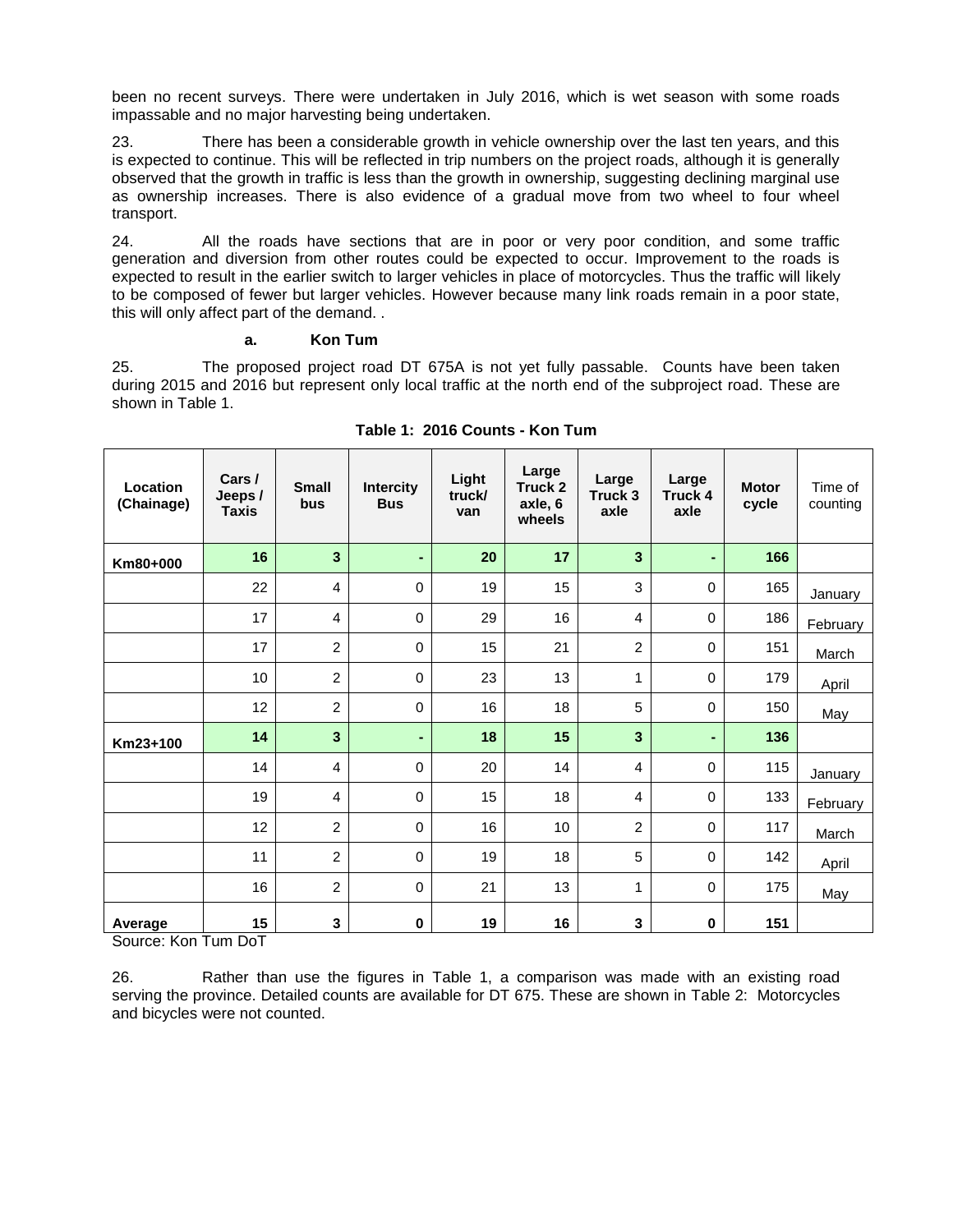<span id="page-4-0"></span>

| Year | Cars | <b>Small-Med</b><br><b>Buses</b> | Large<br><b>Buses</b> | <b>Light-Med</b><br>trucks | Heavy<br>(3)<br>trucks<br>axles) | Heavy (>3<br>axles) | <b>Tractor</b> | <b>Total</b><br>(vehicles) |
|------|------|----------------------------------|-----------------------|----------------------------|----------------------------------|---------------------|----------------|----------------------------|
| 2013 | 160  | 12                               | 5                     | 567                        | 128                              | 57                  | 94             | 1,023                      |
| 2014 | 188  | 16                               | 5                     | 709                        | 148                              | 70                  | 74             | 1,102                      |

**Table 2: Traffic Count Kon Tum (DT 675)**

Source: Kon Tum DoT

#### **b. Gia Lai**

27. There is one historical count available for Gia Lai that included the project road taken in 2010 and another in 2014. These are shown as [Table 3: T](#page-4-1)hese were supplemented with a special count in July 2016.

| Table 3: Traffic Counts Gia Lai (DT 665) |  |  |  |  |  |  |
|------------------------------------------|--|--|--|--|--|--|
|------------------------------------------|--|--|--|--|--|--|

<span id="page-4-1"></span>

| Year | Cars | Small-<br><b>Med</b><br><b>Buses</b> | Large<br><b>Buses</b> | Light-<br>Med<br>trucks | Heavy<br>trucks<br>(3<br>axles) | Heavy<br>(>3<br>axles | МC    | <b>Bike</b> | <b>Tractor</b> | <b>Total</b><br>vehicle |
|------|------|--------------------------------------|-----------------------|-------------------------|---------------------------------|-----------------------|-------|-------------|----------------|-------------------------|
| 2010 | 21   |                                      | ົ                     | 54                      | 20                              |                       | 1,061 | 29          | 29             | 1,223                   |
| 2014 | 64   | 34                                   | 13                    | 184                     | 188                             | 179                   | 376   | na          | na             | 660                     |
| 2016 | 102  | 16                                   | C                     | 8                       | 10                              | 5                     | 3460  | na          | 16             | 3618                    |

Source: Gia Lai DoT

#### **c. Dak Lak**

28. In Dak Lak, the only historical counts are for 2010. The project road, NH29 is made up of former provincial roads DT691 and DT696. Neither of these have count data. DT 692 was identified as the closest corresponding road. The counts for DT 692 are shown in [Table 4: A](#page-4-2) special count undertaken in July 2016 is also shown.

<span id="page-4-2"></span>

| <b>Provincial</b><br>Road No. | Cars | Small-<br>Med<br><b>Buses</b> | Large<br><b>Buses</b> | Light-<br>Med<br>trucks | <b>Heavy</b><br>trucks<br>(3<br>axles) | Heavy<br>(>3<br>axles | <b>MC</b> | <b>Bike</b> | <b>Tractor</b> | Total<br>vehicle |
|-------------------------------|------|-------------------------------|-----------------------|-------------------------|----------------------------------------|-----------------------|-----------|-------------|----------------|------------------|
| DT692 (2010)                  | 31   | 16                            | 4                     | 26                      | 106                                    | 30                    | 3,219     | 1239        | 132            | 4,803            |
| PH 29 (2016)                  | 180  | 24                            | 36                    | 86                      | 35                                     | 26                    | 6,002     | na          | 156            | 6,546            |

**Table 4: Traffic Count Dak Lak** 

Source: Dak Lak DoT

#### **d. Dak Nong**

29. There are data for Dak Nong for 2012. The project road includes a small part of DT686 close to the Cambodian border. Dak Nong also publishes traffic data for 2015, 2020 and 2030. The figure for 2015 is included in [Table 6: ,](#page-5-0) but it would appear that this was an estimate not an actual count. The July 2016 count, which is the average of counts at three locations on the project road, is also shown.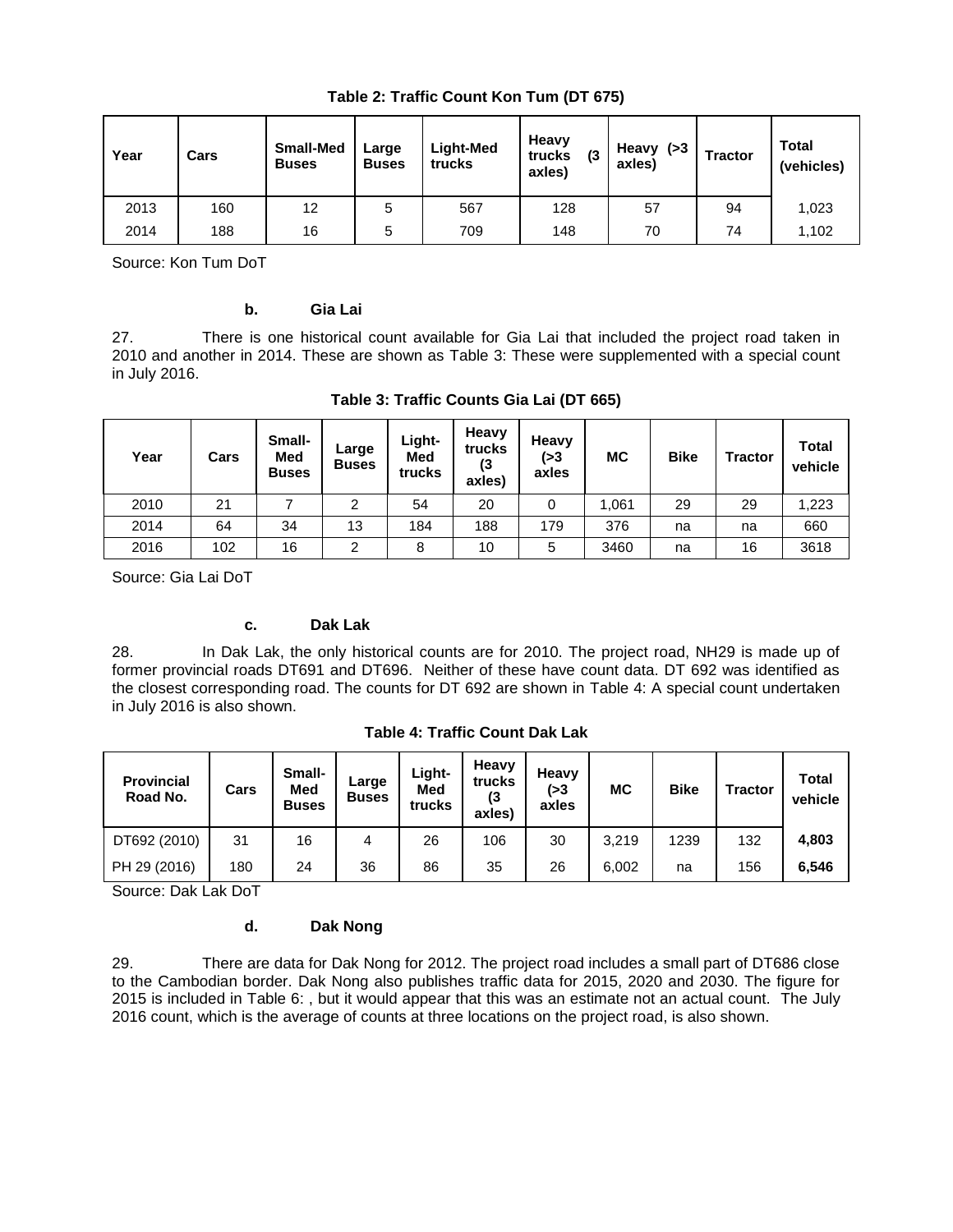| Year | Cars | Small-<br>Med<br><b>Buses</b> | Large<br><b>Buses</b> | Light<br>truck | <b>Medium</b><br>truck | Heavy<br>trucks<br>(3 axles<br>& more) | Heavy<br>$( > 3$ axles) | <b>MC</b> | Total<br>vehicle |
|------|------|-------------------------------|-----------------------|----------------|------------------------|----------------------------------------|-------------------------|-----------|------------------|
| 2012 | 141  | 123                           | 25                    | 151            | 133                    | 153                                    | 18                      | 396       | 744              |
| 2015 | 263  | 880                           | 721                   | 143            | 519                    | 127                                    | 152                     | 263       | 880              |
| 2016 | 142  | 20                            | 16                    | 86             | 59                     | 24                                     |                         | 794       | 1212             |

**Table 5: Traffic Counts Dak Nong DT 686**

Source: Dak Nong DoT

#### **e. Binh Phuoc**

30. Binh Phuoc has traffic counts for six its provincial roads including. DT 756 in 2014. It also has specific counts for PR 756 taken in 2015 and 2016 as shown in [Table 6: .](#page-5-0)

<span id="page-5-0"></span>

| Year | Cars | Small-<br>Med<br><b>Buses</b> | Large<br><b>Buses</b> | Light-<br><b>Med</b><br>trucks | Heavy<br>trucks<br>$\approx$ 3<br>axles) | Heavy<br>trucks<br>(>3<br>axles) | МC  | <b>Bike</b> | <b>Vehicles</b> |
|------|------|-------------------------------|-----------------------|--------------------------------|------------------------------------------|----------------------------------|-----|-------------|-----------------|
| 2014 | 25   | 19                            | 2                     | 43                             |                                          | 6                                | 674 | 313         | 1,212           |
| 2015 | 106  | 12                            | 10                    | 133                            | 9                                        | 2                                | 650 | 145         | 1,405           |
| 2016 | 118  | 16                            | 15                    | 95                             | 13                                       | 5                                | 665 | 117         | 1,398           |

#### **Table 6: Traffic Counts Binh Phuoc 2014**

Source: Binh Phuoc DoT

31. The lower count in 2016 is believed to be partly because of the deteriorating condition of the road, but may also simply reflect the daily and seasonal variation in traffic levels.

## **2. Moving Vehicle Surveys**

32. Estimated traffic counts were obtained as part of the initial screening. This included moving vehicle surveys undertaken by the Consultants as part of their field surveys and initial data provided by the PPMU. The results are shown in [Table 7: T](#page-5-1)he Consultant counts in this table did not include motorcycles or tractors. The counts are generally lower than what might be expected from the historical data. 'One-off' counts could be expected to show significant day to day and seasonal variability.

<span id="page-5-1"></span>

| <b>Province</b>   | Name of Road  | Count | Remark                                                                         |  |  |  |  |  |
|-------------------|---------------|-------|--------------------------------------------------------------------------------|--|--|--|--|--|
| Kon Tum           | <b>PR673A</b> | 177   | <b>PPMU</b><br>Based<br>under<br>data<br>from<br>(road<br>on.<br>construction) |  |  |  |  |  |
| Gia Lai           | PR 665        | 111   | Based on data from PPMU                                                        |  |  |  |  |  |
| Dak Lak           | <b>NR 29</b>  | 229   | Based on data from PPMU                                                        |  |  |  |  |  |
| Dak Nong          | PR 686        | 278   | Based on traffic count during site visit                                       |  |  |  |  |  |
| <b>Binh Phuoc</b> | PR 756        | 627   | Based on 2013 data from PPMU                                                   |  |  |  |  |  |

Source: As indicated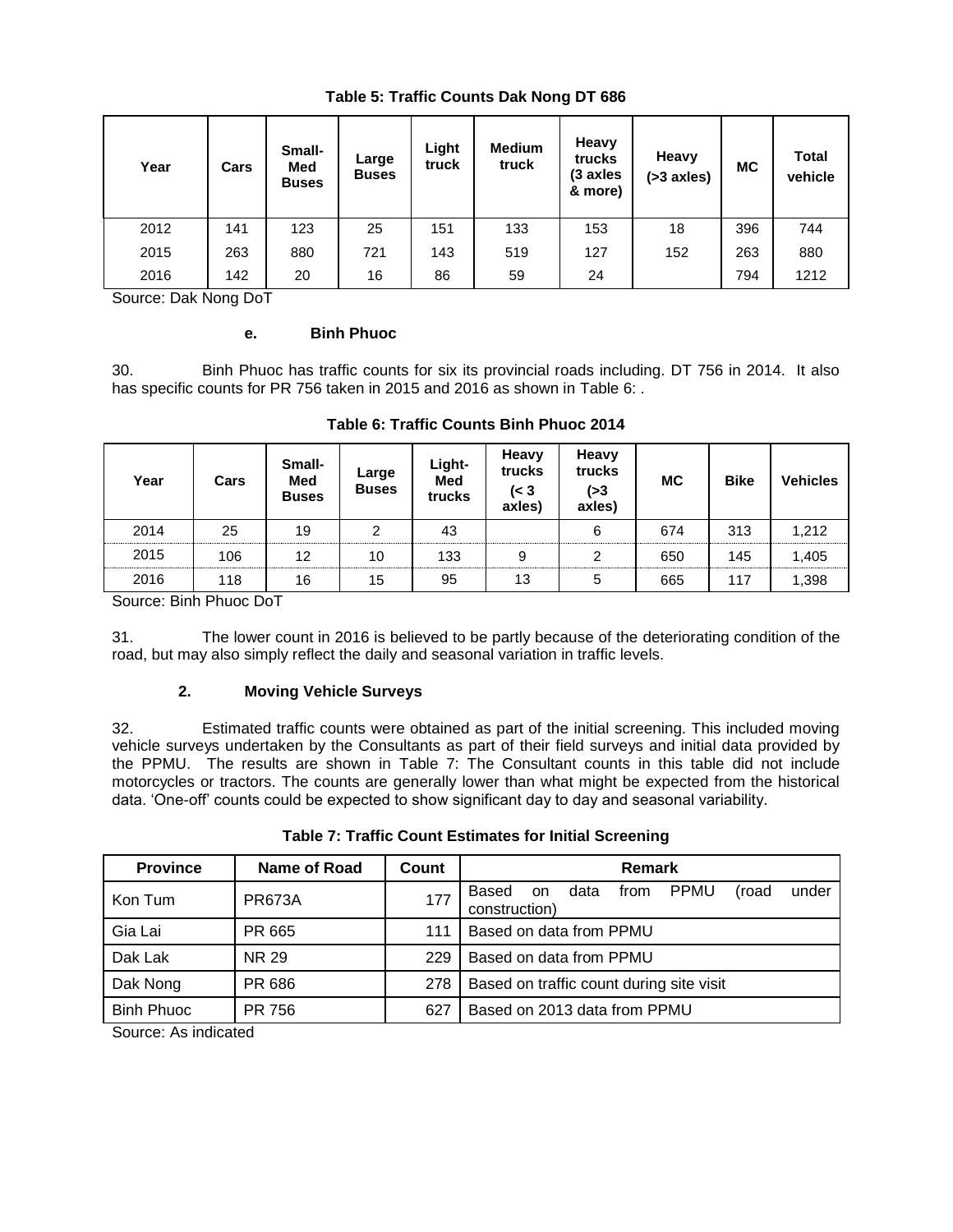## **3. Traffic Growth**

33. There are insufficient data on actual traffic to use for estimating traffic growth on the project roads. Traffic growth was therefore estimated from historical data relating to

- Growth in transport activity
- Vehicle ownership
- Growth in agricultural output
- Growth in GDP

34. These measures were also used to bring the historical counts for the project roads to a common base year figure for 2016.

#### **a. Transport Activity**

35. Statistics for the five years 2010-2014 are available in the provincial year books for i) passengers carried, ii) passenger-km, iii) tons carried and iv) ton-km. While these are province-wide figures, they provide some idea of the rate of development. [Table 8:](#page-6-0) shows the percentage growth over the five years estimated by fitting a logarithmic growth curve.

<span id="page-6-0"></span>

|                     | Kon Tum | Gia Lai | Dak Lak | Dak Nong | <b>Binh</b><br><b>Phuoc</b> | Average |
|---------------------|---------|---------|---------|----------|-----------------------------|---------|
| (000)<br>passengers | 25%     | 21%     | 10%     | 7%       | 7%                          | 14%     |
| passenger-km (m)    | 25%     | 21%     | 10%     | 9%       | 9%                          | 15%     |
| Tons freight (000)  | 16%     | 21%     | 10%     | 8%       | 8%                          | 12%     |
| Ton-km freight (m)  | 14%     | 19%     | 11%     | 16%      | 10%                         | 14%     |
| % own car in 2014   | 0.9%    | 2.6%    | 2.5%    | 1.3%     | 1.8%                        | 2%      |
| growth from 2010    | 4%      | 32%     | 16%     | 22%      | 10%                         | 17%     |
| % own m/c in 2014   | 80%     | 88%     | 91%     | 91%      | 93%                         | 90%     |
| growth from 2010    | 4%      | 4%      | 2%      | 4%       | 0.2%                        | 3%      |

## **Table 8: Percentage Growth in Transport Activities 2010 - 2014**

Source: Provincial year books

36. Transport activity grew strongly in all provinces, but more so in the northern two provinces. Planting of rubber in Kon Tum and Gia Lai provinces means that forest areas were harvested and this may be contributing to the high tonnage growth rates. This might affect both freight and passengers, with labour being required to work on the rubber planting.

37. The other three provinces have much more mature agricultural sector land uses and there was little new development and hence limited increases in output.

38. The year books also record the percentage of households owning cars and owning motorbikes. Around 90% of households own a motorbike (or motor scooter) as against only two percent owning a car. However car ownership is increasing rapidly in most provinces.

39. Vehicle registration data is available at the provincial level. However it shows a high growth in ownership that is likely to be greater than the growth of traffic on the roads as the increase in vehicle ownership tends to be greater in the cities.

## **b. Agricultural Production**

40. Growth in agricultural production is relevant to the demand for transport. Increasing production will generally mean an increase in both person transport for planting, tending and harvesting the crops, and freight transport for inputs of fertilizer and output of produce.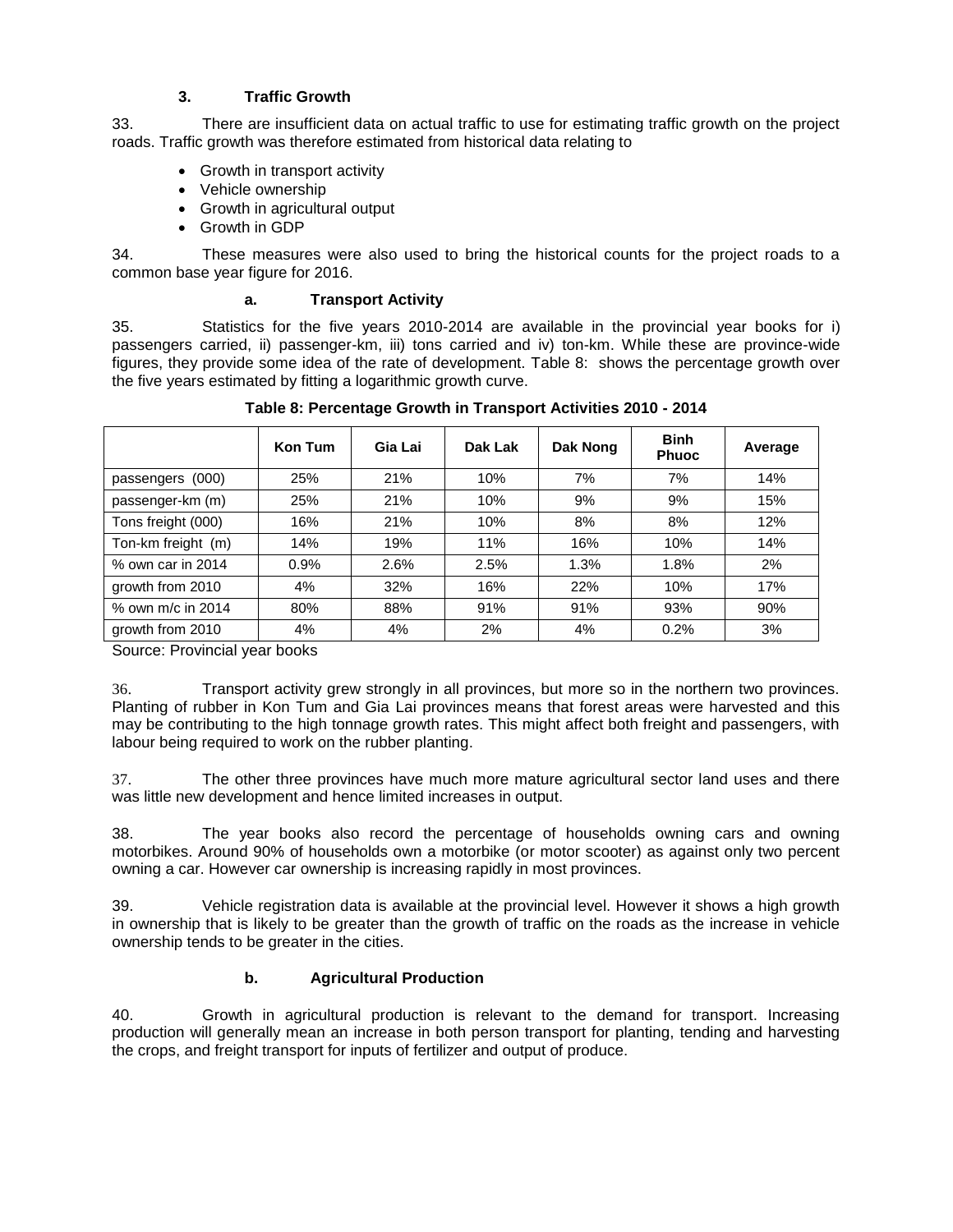41. [Table 9:](#page-7-0) shows significant growth in agricultural production, but generally less than the growth of total GDP [\(Table 10:](#page-7-1) below). This is consistent with SEDP forecasts of a declining agriculture share.

<span id="page-7-0"></span>

| <b>Provinces</b>  | 2010  | 2011  | 2012  | 2013  | 2014  | Average<br>growth |
|-------------------|-------|-------|-------|-------|-------|-------------------|
| Kon Tum           | 2486  | 2715  | 2904  | 3102  | 3313  | 7.3%              |
| Gia Lai           | 8434  | 9130  | 9656  | 10292 | 10989 | 6.7%              |
| Dak Lak           | 14480 | 15535 | 15383 | 15873 | 16379 | 1.9%              |
| Dak Nong          | 4346  | 4746  | 5259  | 5751  | 6235  | 9.6%              |
| <b>Binh Phuoc</b> | 8778  | 9282  | 9914  | 10510 | 11316 | 6.5%              |

**Table 9: GDP generated by agriculture and fisheries (Billion Dong)**

Source: Provincial year books

#### **c. Gross Domestic Product**

<span id="page-7-1"></span>

l

42. [Table 10:](#page-7-1) compares the gross domestic product (GDP) across the provinces.

|                   | 2010  | 2011  | 2012  | 2013  | 2014  | Average<br>growth |
|-------------------|-------|-------|-------|-------|-------|-------------------|
| Kon Tum           | 6028  | 6873  | 7816  | 8785  | 9997  | 13.4%             |
| Gia Lai           | 24000 | 26309 | 27568 | 29342 | 31633 | 6.8%              |
| Dak Lak           | 32344 | 33975 | 34891 | 36652 | 38889 | 4.6%              |
| Dak Nong          | 8107  | 9149  | 10272 | 11554 | 12964 | 12.4%             |
| <b>Binh Phuoc</b> | 20229 | 22901 | 25774 | 28235 | 30103 | 10.6%             |

**Table 10: Provincial Gross Domestic Product (Billion Dong)**

Source: Provincial Year books

<span id="page-7-2"></span>43. Binh Phuoc has a much higher per capita GDP and has a much more diversified economy. It is normally possible to relate growth in transport demand to growth in GDP by applying an elasticity whereby the change in demand is proportional to the change in GDP to the power of the elasticity. Looking at the individual provinces, and comparing the growth in freight and passenger traffic with the growth in GDP gives the elasticities shown in [Table 11:](#page-7-2)  $^1$ .

| <b>Province</b>   | <b>Passenger</b> | Freight |
|-------------------|------------------|---------|
| Kon Tum           | 1.62             | በ 99    |
| Gia Lai           | 1.67             | 247     |
| Dak Lak           | 1 7 9            | 1.89    |
| Dak Nong          | በ 72             | 1.18    |
| <b>Binh Phuoc</b> | በ ጸ4             | በ 91    |
| '∩tol             | 1 4 R            | 1 56    |

## **Table 11: Elasticities for Passengers and Freight**

Source: consultant estimate

 $1$  This is the most-simple form of the underlying relationship. Some authors make the distinction between gdp and gdp per head for passenger numbers. In this case the data does not seem sufficiently robust to worry about refining the relationship.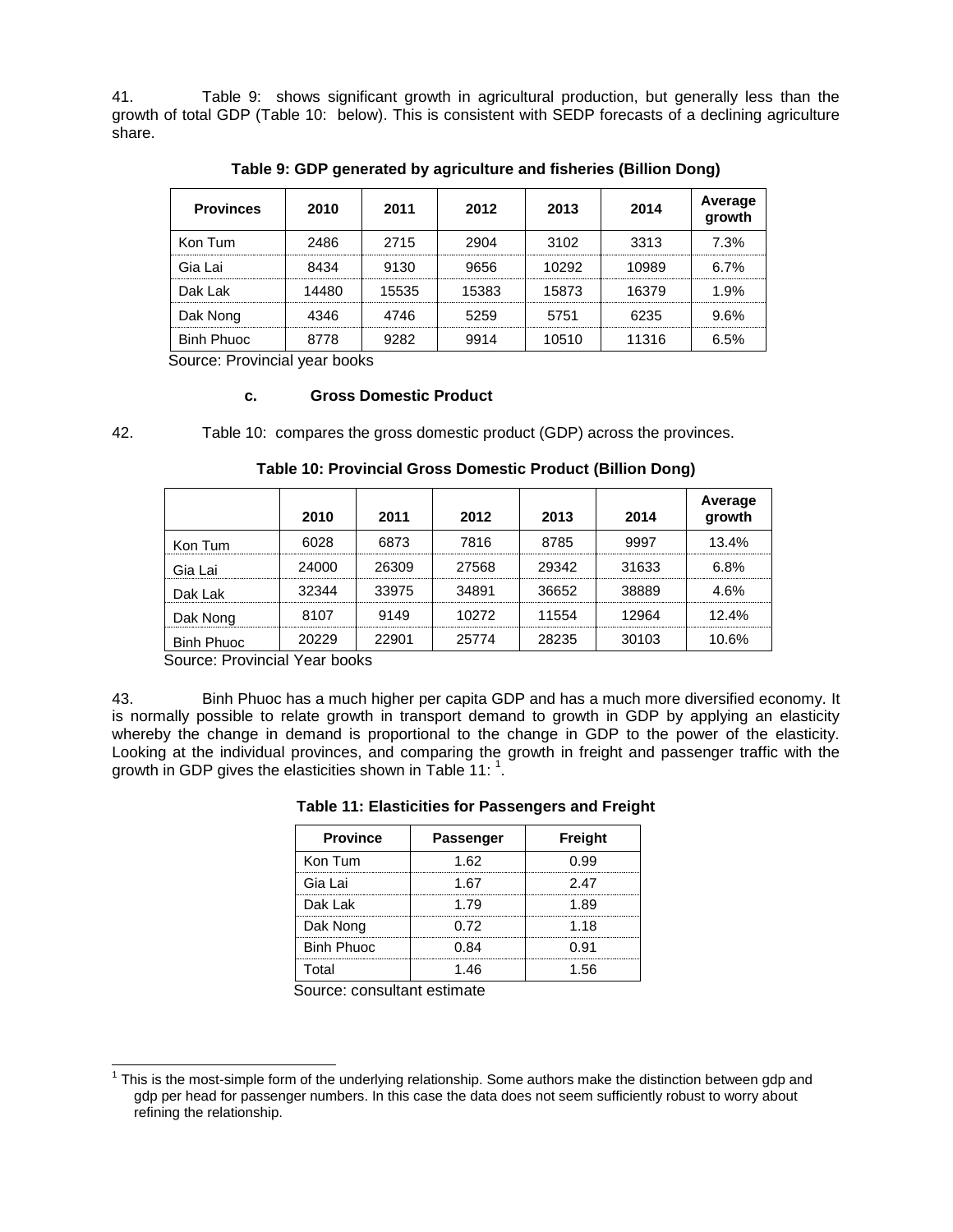44. Typically the GDP elasticity should be somewhere between 0.9 (for mature economies) and 1.2. The derived values are somewhat more variable than this possibly suggesting measurement problems in one or both of the measures. The analysis was undertaken using an elasticity of 1.2. A low forecast using an elasticity of 0.9 was also tested,

45. While historical growth rates have been high – 15 to 20 percent – future growth is assumed to be more in line with recent population and GDP growth (2.0 and 3.6 percent respectively) as shown in [Table 12:](#page-8-0) 

<span id="page-8-0"></span>

|                   |             | Low forecast      | <b>High forecast</b> |                   |  |
|-------------------|-------------|-------------------|----------------------|-------------------|--|
| <b>Provinces</b>  | Before 2020 | <b>After 2020</b> | Before 2020          | <b>After 2020</b> |  |
| Kon Tum           | 12%         | 6%                | 18%                  | 9%                |  |
| Gia Lai           | 10%         | 5%                | 15%                  | 7%                |  |
| Dak Lak           | 9%          | 4%                | 14%                  | 7%                |  |
| Dak Nong          | 12%         | 6%                | 16%                  | 8%                |  |
| <b>Binh Phuoc</b> | 10%         | 5%                | 16%                  | 8%                |  |

**Table 12: Traffic growth estimates**

Source: Consultant estimates

## **4. Consultant Baseline Estimate**

46. Baseline traffic estimates were developed by applying the traffic growth estimates to the latest data available for each of the provinces and were compared with the 2016 counts. For Kon Tum, because the current road is still being constructed, an estimate was developed using the counts for PR 675 and adjusting for the estimated population served. The 'without' case assumes that the road in Kon Tum will be completed but to a lower standard, possibly without year-round connectivity.

47. The 2016 count was 80% and 30% higher than the estimate For Gia Lai and Dak Lak respectively, although the number of heavy vehicles was substantially less possibly reflecting the fact that this was not harvest time. The 2016 count for Dak Nong was only 60% of the estimate, probably due to the project only incorporating part of the road for which historical counts were available. In the case of Binh Phuoc, when compared with the result of applying the GDP growth factors to the 2014 count, the 2016 figures are higher and have a larger percentage of cars rather than motorcycles.

<span id="page-8-1"></span>48. In the event the 2016 count has been taken. The Consultant's estimate of the current traffic is shown in [Table 13:](#page-8-1) 

| <b>Section</b> | <b>Province</b> | <b>Motorcycles</b> | Cars | <b>Buses</b> | <b>Trucks</b> | <b>Total PCU</b> |
|----------------|-----------------|--------------------|------|--------------|---------------|------------------|
| <b>PR 675A</b> | Kon Tum         | 192                | 32   |              | 157           | 207              |
| PR 665         | Gia Lai         | 3461               | 102  | 18           | 23            | 3619             |
| NR 29          | Dak Lak         | 6002               | 180  | 60           | 148           | 6546             |
| <b>PR686</b>   | Dak Nong        | 794                | 142  | 36           | 169           | 1212             |
| PR 756         | Binh Phuoc      | 658                | 112  | 24           | 129           | 1053             |

## **Table 13: Baseline demand, 2014**

Source: Consultant estimates

## **5. Future Traffic Estimates**

49. The economic analysis was undertaken using a growth scenario based on forecast GDP growth. As well as traffic growth due to general economic growth, the Project roads will attract generated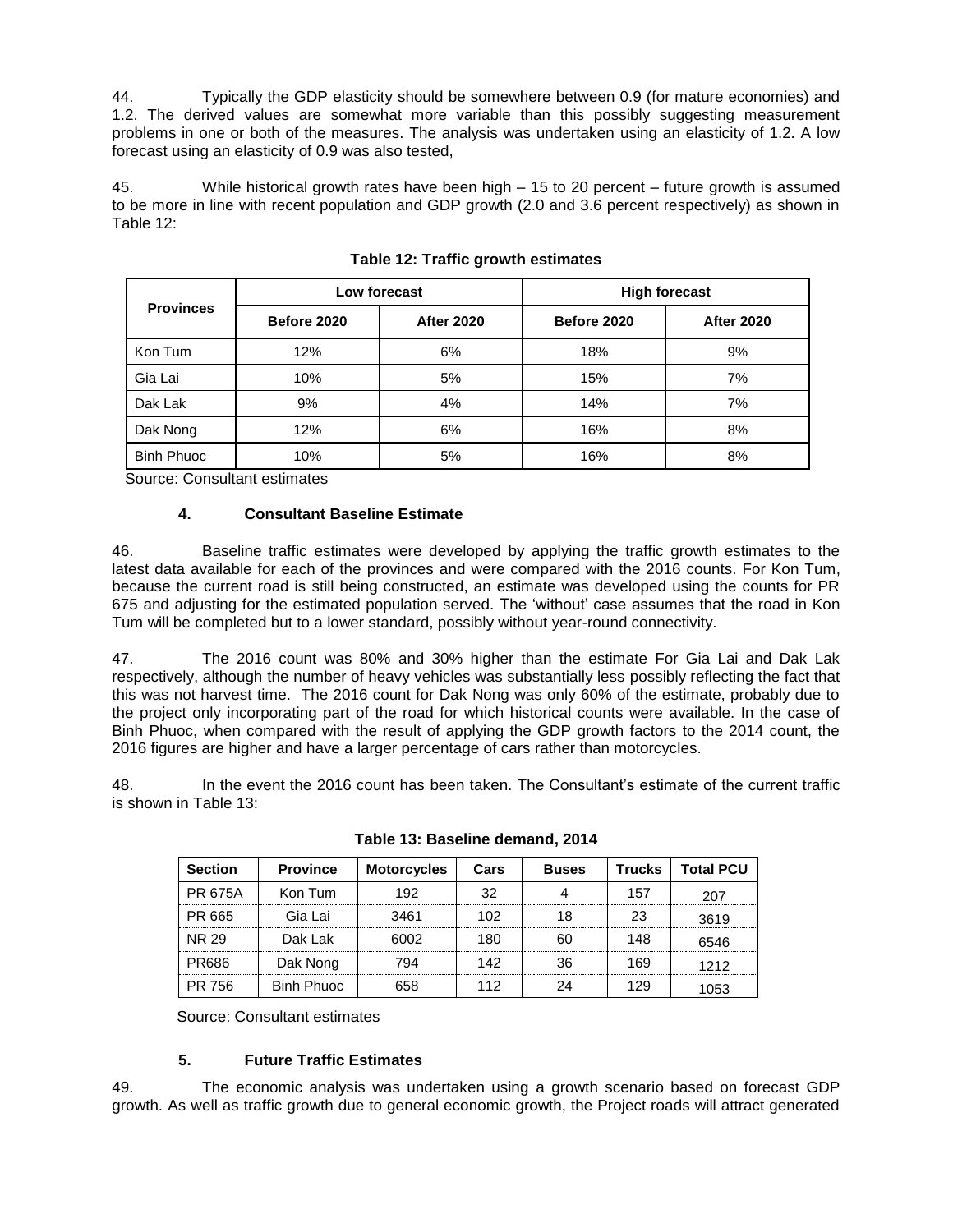traffic. The amount of generation assumed varied by road as follows: Kon Tum 20%, Gia Lai 30%, Dak Lak 10%, Dak Nong 20% and Binh Phuoc 30%.

<span id="page-9-0"></span>50. The with and without forecasts are shown in [Table 14: a](#page-9-0)nd [Table 15: 5](#page-9-1)

| <b>Section</b> | <b>Province</b>   | 2016  | 2020  | 2025   | 2030   | 2035   | 2039   |
|----------------|-------------------|-------|-------|--------|--------|--------|--------|
| <b>PR 675A</b> | Kon Tum           | 397   | 624   | 835    | 1.117  | 1.495  | 1,888  |
| PR 665         | Gia Lai           | 3.619 | 5.298 | 6.762  | 8,630  | 11.014 | 13,387 |
| <b>NR 29</b>   | Dak Lak           | 6.546 | 9.241 | 11.243 | 13.678 | 16.642 | 19.469 |
| <b>PR686</b>   | Dak Nong          | 1.212 | 1,907 | 4.363  | 9.981  | 22,835 | 44,272 |
| PR 756         | <b>Binh Phuoc</b> | 1,053 | 1.541 | 1,967  | 2,510  | 3,204  | 3,894  |

#### **Table 14: Forecast AADT, 2018–2037 without project scenario**

AADT = Annual Average Daily Traffic

Source: Consultant estimates.

<span id="page-9-1"></span>

| <b>Section</b> | <b>Province</b>   | 2016  | 2020   | 2025   | 2030   | 2035   | 2039   |
|----------------|-------------------|-------|--------|--------|--------|--------|--------|
| <b>PR 675A</b> | Kon Tum           | 397   | 749    | 1.002  | 1.341  | 1.794  | 2,265  |
| PR 665         | Gia Lai           | 3.619 | 6.887  | 8.790  | 11.219 | 14.318 | 17.404 |
| <b>NR 29</b>   | Dak Lak           | 6.546 | 10.165 | 12.367 | 15.046 | 18,306 | 21.416 |
| PR686          | Dak Nong          | 1.212 | 2,289  | 5.236  | 11.978 | 27.402 | 53,127 |
| PR 756         | <b>Binh Phuoc</b> | 1,053 | 2,003  | 2,557  | 3,263  | 4,165  | 5,062  |

## **Table 15: Forecast AADT, 2018–2037 with project scenario**

AADT = Annual Average Daily Traffic

Source: Consultant estimates.

#### **E. Costs and Benefits**

#### **1. Economic Costs**

51. Project economic costs include the cost of resources for road improvement and maintenance, equipment and consulting services. Financial costs were converted to economic costs following the method described in Appendix 10 of the ADB Guidelines for Undertaking Economic Analysis, taking into account vat and sales taxes, the proportion of foreign costs, land costs, design / supervision costs, contingencies, profit, cost of components etc. A standard conversion factor (SCF) is used to convert domestic market prices (less taxes) of non-tradable goods to economic prices.

52. The SCF is calculated using the simple trade weighted formula presented in ERD Technical Note no 11, Feb 2004.

 $SCF = (exports fob + imports cif) \div (imports cif + import duties + exports fob - export taxes)$ 

<span id="page-9-2"></span>53. The calculation is set out in [Table 16: T](#page-9-2)his gives an SCF of 98%.

#### **Table 16: Standard conversion factor**

| <b>Item</b>               | 2014    |
|---------------------------|---------|
| Exports fob, US \$b       | 132,033 |
| Imports cif, US \$b       | 132,033 |
| Duties and rebates US \$b | 5,824   |
| SCF                       | 98%     |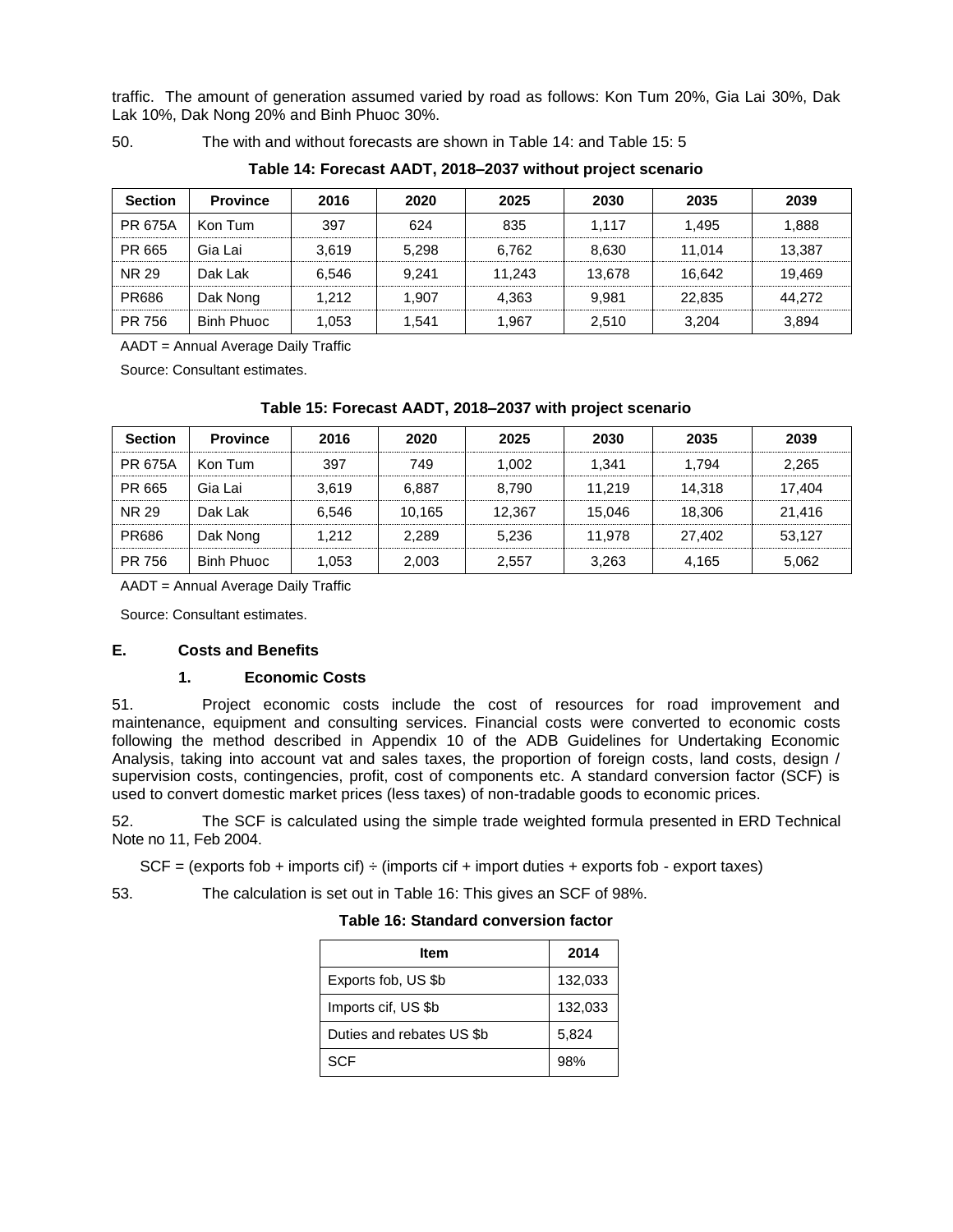54. Adopting an SCF of 0.98 means that financial market prices of non-tradable goods are converted to an international numeraire expressed in US\$ by first multiplying their domestic prices (less taxes, but not duties) by 0.98 and then using the official exchange rate( $\text{US$1 = VND 22300}$ ) to convert to US\$. As a domestic numeraire has been adopted, costs of imported items (estimated to be 40% of the imported price) been multiplied by the reciprocal of the SCF (the shadow exchange rate). Applying the SCF to the tax excluded financial costs gives economic costs for the options tested shown in [Table 17: .](#page-10-0)

<span id="page-10-0"></span>

| <b>Provinces</b>  | Road           | Length km | Option1 | Option2 |
|-------------------|----------------|-----------|---------|---------|
| Kon Tum           | <b>PR 675A</b> | 58 R      | 13,885  | 18.141  |
| Gia Lai           | PR 665         | 65.9      | 15,894  | 22 468  |
| Dak Lak           | NR 29          |           | 16,459  | 19.774  |
| Dak Nong          | PR686          | зa        | 15,959  | 16.929  |
| <b>Binh Phuoc</b> | PR 756         | 50 S      | 15.617  | 19.703  |
| Гоtal             |                |           | 77.815  |         |

**Table 17: Economic Costs for Project Options**

Source: Consultant estimates

## **2. Road Agency Benefits**

55. Road agency benefits comprise reduced routine and periodic maintenance in the 'without project' case. In practice it is hard to be sure what the response would be in the event that the Project does not proceed. The provinces do have maintenance strategies that should keep the roads in good condition, but the strategies are not followed because of lack of money. Some roads or road sections will receive regular maintenance under the provinces' annual program while other sections may be left to deteriorate further. For the analysis it has been assumed that the without case will require periodic lowcost resurfacing (or equivalent) at a cost of \$125,000 per kilometer at year 2020, 2030 and 2039. Routine maintenance is undertaken on a planned rather than a needs basis and apart from the first five years after construction is assumed to be \$2000/km in both with and without cases. In the with project case this is assumed to reduce to \$1,000/km for the first five years.

## **3. User Benefits**

56. The principal sources of economic benefits from the Project are savings in vehicle operating costs (VOCs), and time savings. The roads improve the interconnection between agricultural production areas, district centers and export and domestic markets. Savings in VOCs comprise the largest category of benefits, accounting for up to 80 percent of total benefits, and arise from the improved road conditions resulting from the civil works carried out under the Project. In the 'with project' case, the international roughness index (IRI) is assumed to be 2.0 after the road is reconstructed and to rise gradually to 8 over a period of 10 years at which point a mid-life overlay would be applied. In the without case, the low-cost treatment is assumed to bring the IRI down to 4.0. The rate of deterioration is assumed to be faster, with the IRI rising to 16 before the road is re-surfaced.

57. VOC are dependent on the IRI and are calculated for each vehicle type. Unit economic VOCs for passenger and freight vehicles were estimated as a function of the IRI using a table derived from the Highway Design and Maintenance Model HDM4. VOC savings will accrue primarily from improvements to the road surface. [Table 18:](#page-11-0) shows the VOC for representative IRI.

58. The reconstruction of the road results in time savings due to the improved road conditions. The value of travel time savings used varies with the vehicle type and travel purpose. USD 0.90 per hour for business travel by bus or motorcycle and USD 2.0 per hour for business travel by car (per passenger in each case). Following usual practice, the values for non-business travel is taken to be 25% of those for business travel. Savings in freight driver wages and vehicle ownership costs are included in the VOC.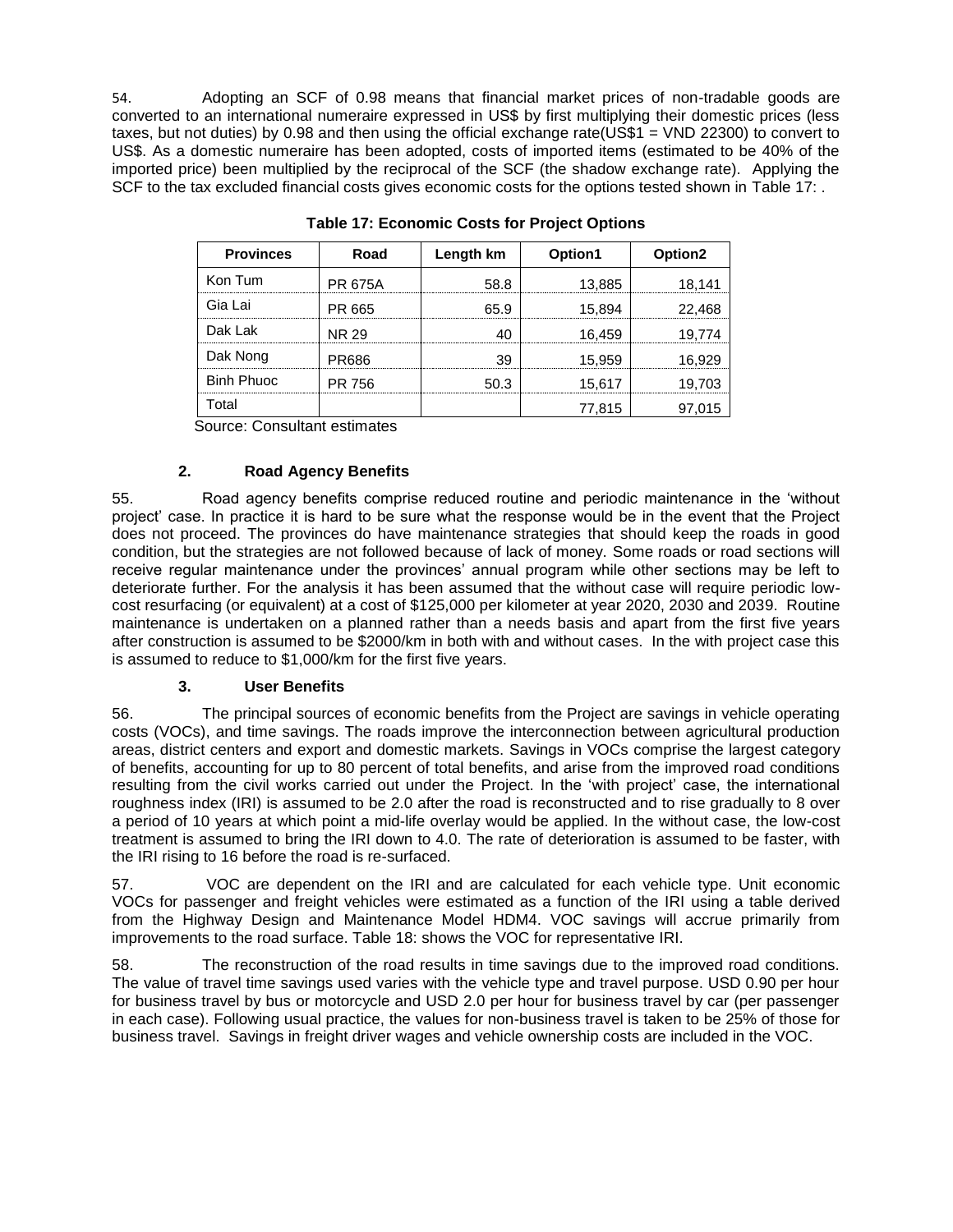<span id="page-11-0"></span>

| IRI | Cars | Small-<br>Med<br><b>Buses</b> | Large<br><b>Buses</b> | Light-<br><b>Med</b><br>trucks | Heavy<br>trucks<br>$(3 \times \text{axis})$ | Heavy<br>( > 3)<br>axles | M/C | <b>Tractor</b> |
|-----|------|-------------------------------|-----------------------|--------------------------------|---------------------------------------------|--------------------------|-----|----------------|
| 2   | 23.1 | 31.4                          | 57.7                  | 34.0                           | 52.2                                        | 57.5                     | 4.0 | 9.6            |
| 5   | 25.2 | 35.7                          | 66.0                  | 37.4                           | 58.4                                        | 62.9                     | 4.2 | 10.9           |
| 8   | 27.5 | 40.6                          | 75.5                  | 41.1                           | 65.3                                        | 68.8                     | 4.5 | 12.3           |
| 12  | 30.9 | 48.2                          | 90.4                  | 46.6                           | 75.7                                        | 77.6                     | 4.9 | 14.5           |
| 16  | 34.8 | 57.2                          | 108.1                 | 52.8                           | 87.8                                        | 87.6                     | 5.4 | 17.0           |

**Table 18: Vehicle Operating Costs as a Function of IRI (US cents per kilometre)**

Source: HDM-4 analysis

#### **F. Greenhouse Gases**

59. ADB and the Government of Vietnam are concerned about the effect of projects on the generation of greenhouse gases. Vehicle emissions can be calculated in HDM-4 based on estimated fuel use. Fuel use is dependent on both the quantum of travel and vehicle speeds.  $CO<sub>2</sub>$  emissions from vehicles with the project are estimated to be higher with the project than without. The increase is primarily due to generated traffic but also the effect of higher fuel consumption at higher speeds. However much of the new traffic will in fact be diverted from other, longer routes. There will also be some differences due to a move from two wheel to four wheel transport, with the former being more fuel efficient and thus producing less emissions for passenger travel but the latter being more efficient for freight.

## **G. Results of Economic Analysis**

60. The economic analysis was undertaken for each of the five road subprojects, in each case comparing the two treatment options (three for Kon Tum) with the do minimum. The preferred treatment if funding is not a constraint is the treatment providing the highest NPV at 12%.

61. A preliminary analysis was undertaken for Kon Tum comparing thin asphalt treatment with single layer asphalt concrete which showed that both were economically viable and that asphalt concrete was marginally preferable. [Table 19:](#page-11-1) therefore compares the asphaltic concrete option (option 1) with cement concrete (option 2). Cement concrete was considered as an option because of its greater resilience given the steep gradients and high rainfall. However it is significantly more expensive. All other cases compare single with double treatment. The results are summarized in [Table 19:.](#page-11-1) Detailed cost and benefits by year are shown in Table 20 to Table 24, while an overall cost and benefit flow is shown as in Table 25.

<span id="page-11-1"></span>

| <b>Provinces</b>  | <b>Roads</b>   | Option 1      |             | <b>Option 2</b> |             | Increment     |             |  |
|-------------------|----------------|---------------|-------------|-----------------|-------------|---------------|-------------|--|
|                   |                | <b>NPV SM</b> | <b>EIRR</b> | <b>NPV SM</b>   | <b>EIRR</b> | <b>NPV SM</b> | <b>EIRR</b> |  |
| Kon Tum           | <b>PR 675A</b> | 1.751         | 14.2%       | 369             | 12.3%       | $-1.383$      | 6.1%        |  |
| Gia Lai           | PR 665         | 6,830         | 18.7%       | 2,767           | 14.0%       | $-4.064$      | $-1.0%$     |  |
| Dak Lak           | <b>NR 29</b>   | 5,182         | 16.4%       | 3.997           | 14.9%       | $-1.185$      | 5.5%        |  |
| Dak Nong          | PR686          | 1.009         | 12.9%       | 1.037           | 12.9%       | 28            | 12.5%       |  |
| <b>Binh Phuoc</b> | PR 756         | 1,126         | 13.1%       | $-1,237$        | 11.0%       | $-2,362$      | 0.3%        |  |

| Table 19: Results by Road and Option |  |  |  |  |
|--------------------------------------|--|--|--|--|
|--------------------------------------|--|--|--|--|

Source: consultant analysis

62. The EIRR for output 1 is 14.5% with a net present value of \$13.2 million. The detailed benefit and cash flows are shown in the following tables.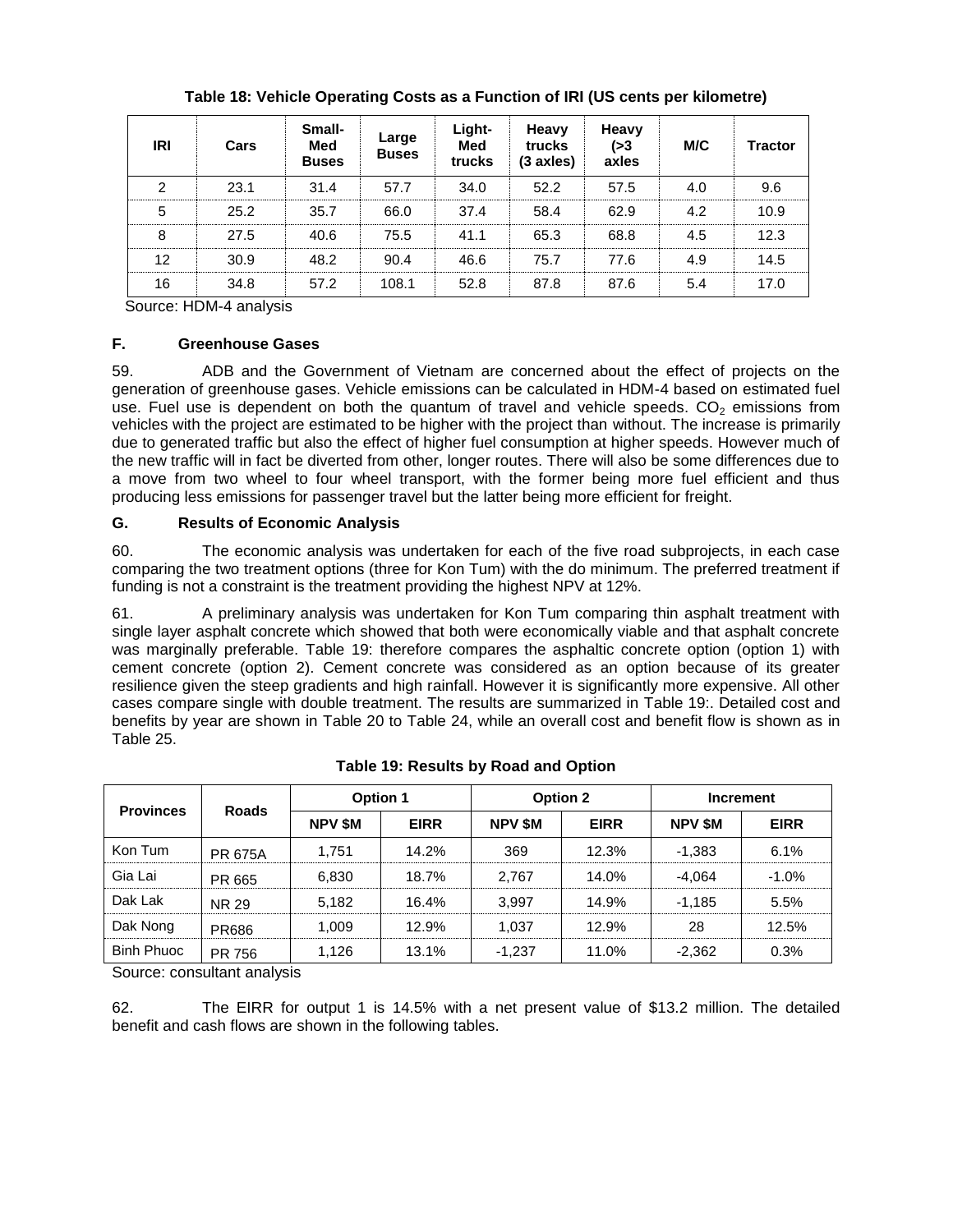| Year |             | <b>Capital Works</b> |      | <b>Maintenance</b> |        | <b>User VOC</b> |      | <b>User time</b> |             | <b>Generated traffic</b> | <b>Net</b>     |
|------|-------------|----------------------|------|--------------------|--------|-----------------|------|------------------|-------------|--------------------------|----------------|
|      | With        | Without              | With | Without            | With   | Without         | With | <b>Without</b>   | <b>VOC</b>  | <b>Time</b>              | <b>Benefit</b> |
| 2017 | 6,047       | $\mathbf 0$          | 59   | 118                | 2,578  | 2,578           | 84   | 84               | $\mathbf 0$ | $\Omega$                 | $-5,988$       |
| 2018 | 6,047       | $\mathbf 0$          | 59   | 118                | 3,178  | 3,178           | 106  | 106              | $\mathbf 0$ | $\Omega$                 | $-5,988$       |
| 2019 | 6,047       | $\pmb{0}$            | 59   | 118                | 3,918  | 3,918           | 135  | 135              | 0           | $\Omega$                 | $-5,988$       |
| 2020 | 0           | 7,350                | 59   | 118                | 3,224  | 4,726           | 87   | 165              | 150         | 8                        | 9,146          |
| 2021 | 0           | $\mathbf 0$          | 59   | 118                | 3,539  | 3,711           | 96   | 104              | 17          | $\mathbf{1}$             | 257            |
| 2022 | 0           | $\mathbf 0$          | 59   | 118                | 3,885  | 4,226           | 106  | 122              | 34          | $\overline{2}$           | 452            |
| 2023 | 0           | 0                    | 59   | 118                | 4,264  | 4,812           | 117  | 143              | 55          | 3                        | 690            |
| 2024 | 0           | $\pmb{0}$            | 118  | 118                | 4,681  | 5,480           | 129  | 168              | 80          | 4                        | 921            |
| 2025 | 0           | $\pmb{0}$            | 118  | 118                | 5,138  | 6,240           | 142  | 197              | 110         | 5                        | 1,271          |
| 2026 | 0           | $\mathbf 0$          | 118  | 118                | 5,640  | 7,105           | 157  | 230              | 146         | $\overline{7}$           | 1,692          |
| 2027 | 0           | $\pmb{0}$            | 118  | 118                | 6,191  | 8,090           | 173  | 270              | 190         | 10                       | 2,196          |
| 2028 | 0           | $\pmb{0}$            | 118  | 118                | 6,796  | 9,212           | 191  | 317              | 242         | 13                       | 2,796          |
| 2029 | 0           | $\mathbf 0$          | 118  | 118                | 7,460  | 10,263          | 211  | 358              | 280         | 15                       | 3,245          |
| 2030 | 0           | 7,350                | 118  | 118                | 8,189  | 11,187          | 232  | 390              | 300         | 16                       | 10,821         |
| 2031 | $\mathbf 0$ | $\mathbf 0$          | 118  | 118                | 8,990  | 8,786           | 256  | 247              | $-20$       | $-1$                     | $-234$         |
| 2032 | 0           | $\pmb{0}$            | 118  | 118                | 9,868  | 10,005          | 282  | 289              | 14          | $\mathbf{1}$             | 157            |
| 2033 | 0           | $\pmb{0}$            | 118  | 118                | 10,832 | 11,392          | 312  | 339              | 56          | 3                        | 646            |
| 2034 | 0           | $\pmb{0}$            | 118  | 118                | 11,891 | 12,972          | 344  | 397              | 108         | 5                        | 1,249          |
| 2035 | 0           | $\mathbf 0$          | 118  | 118                | 13,052 | 14,771          | 379  | 465              | 172         | 9                        | 1,986          |
| 2036 | 0           | $\mathbf 0$          | 118  | 118                | 14,328 | 16,820          | 418  | 546              | 249         | 13                       | 2,882          |
| 2037 | 0           | $\pmb{0}$            | 118  | 118                | 15,728 | 19,153          | 461  | 639              | 343         | 18                       | 3,964          |
| 2038 | 0           | $\Omega$             | 118  | 118                | 17,265 | 21,809          | 508  | 750              | 454         | 24                       | 5,265          |
| 2039 | 0           | 7,350                | 118  | 118                | 18,951 | 24,297          | 561  | 847              | 535         | 29                       | 13,546         |
| 2040 |             |                      |      |                    |        |                 |      |                  |             |                          |                |
|      |             |                      |      |                    |        |                 |      |                  |             |                          | 369            |
|      |             |                      |      |                    |        |                 |      |                  |             |                          | 12.3%          |

**Table 20: Kon Tum Costs and Benefits**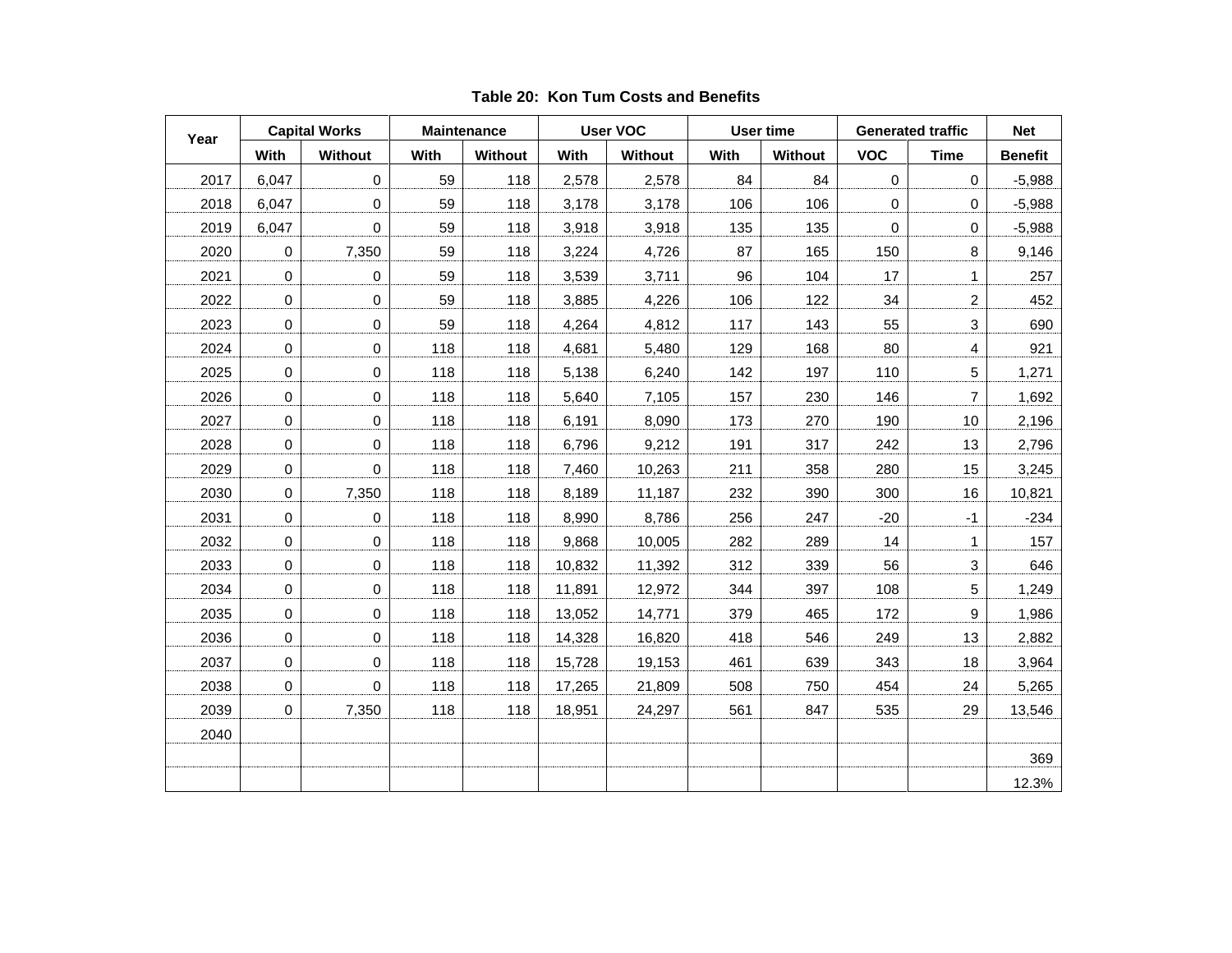| Year | <b>Capital Works</b> |             | <b>Maintenance</b> |         |        | <b>User VOC</b> | User time |         |             | <b>Generated traffic</b> |                |
|------|----------------------|-------------|--------------------|---------|--------|-----------------|-----------|---------|-------------|--------------------------|----------------|
|      | With                 | Without     | With               | Without | With   | <b>Without</b>  | With      | Without | <b>VOC</b>  | <b>Time</b>              | <b>Benefit</b> |
| 2017 | 5,298                | $\Omega$    | 66                 | 132     | 5,763  | 5,763           | 790       | 790     | $\Omega$    | $\mathbf{0}$             | $-5,232$       |
| 2018 | 5,298                | $\mathbf 0$ | 66                 | 132     | 6,867  | 6,867           | 978       | 978     | $\mathbf 0$ | $\mathbf 0$              | $-5,232$       |
| 2019 | 5,298                | $\Omega$    | 66                 | 132     | 8,184  | 8,184           | 1,210     | 1,210   | $\Omega$    | $\mathbf{0}$             | $-5,232$       |
| 2020 | 0                    | 8,238       | 66                 | 132     | 7,500  | 9,753           | 871       | 1,497   | 338         | 94                       | 11,614         |
| 2021 | 0                    | $\mathbf 0$ | 66                 | 132     | 8,169  | 8,390           | 967       | 1,022   | 33          | 8                        | 383            |
| 2022 | 0                    | $\mathbf 0$ | 66                 | 132     | 8,898  | 9,303           | 1,074     | 1,177   | 61          | 15                       | 650            |
| 2023 | $\mathbf 0$          | $\mathbf 0$ | 66                 | 132     | 9,692  | 10,315          | 1,192     | 1,355   | 93          | 24                       | 970            |
| 2024 | $\mathbf 0$          | $\mathbf 0$ | 132                | 132     | 10,556 | 11,437          | 1,323     | 1,560   | 132         | 36                       | 1,286          |
| 2025 | 0                    | 0           | 132                | 132     | 11,498 | 12,681          | 1,468     | 1,797   | 177         | 49                       | 1,738          |
| 2026 | $\mathbf 0$          | $\mathbf 0$ | 132                | 132     | 12,524 | 14,061          | 1,630     | 2,069   | 231         | 66                       | 2,272          |
| 2027 | 0                    | $\mathbf 0$ | 132                | 132     | 13,642 | 15,591          | 1,809     | 2,382   | 292         | 86                       | 2,900          |
| 2028 | 0                    | 0           | 132                | 132     | 14,859 | 17,287          | 2,008     | 2,743   | 364         | 110                      | 3,637          |
| 2029 | $\Omega$             | $\Omega$    | 132                | 132     | 16,185 | 18,830          | 2,229     | 3,044   | 397         | 122                      | 3,980          |
| 2030 | 3,179                | 8,238       | 132                | 132     | 17,629 | 20,148          | 2,474     | 3,258   | 378         | 118                      | 8,857          |
| 2031 | 0                    | 0           | 132                | 132     | 15,786 | 16,504          | 1,834     | 2,011   | 108         | 26                       | 1,029          |
| 2032 | 0                    | 0           | 132                | 132     | 17,194 | 18,300          | 2,036     | 2,315   | 166         | 42                       | 1,592          |
| 2033 | 0                    | $\mathbf 0$ | 132                | 132     | 18,728 | 20,291          | 2,260     | 2,666   | 234         | 61                       | 2,263          |
| 2034 | $\mathbf 0$          | 0           | 132                | 132     | 20,399 | 22,499          | 2,509     | 3,069   | 315         | 84                       | 3,059          |
| 2035 | 0                    | 0           | 132                | 132     | 22,220 | 24,946          | 2,784     | 3,534   | 409         | 112                      | 3,998          |
| 2036 | 0                    | $\mathbf 0$ | 132                | 132     | 24,202 | 27,660          | 3,091     | 4,069   | 519         | 147                      | 5,103          |
| 2037 | 0                    | $\mathbf 0$ | 132                | 132     | 26,362 | 30,670          | 3,431     | 4,686   | 646         | 188                      | 6,398          |
| 2038 | 0                    | $\Omega$    | 132                | 132     | 28,714 | 34,006          | 3,808     | 5,395   | 794         | 238                      | 7,912          |
| 2039 | 0                    | 8,238       | 132                | 132     | 31,276 | 37,041          | 4,227     | 5,989   | 865         | 264                      | 16,894         |
| 2040 |                      |             |                    |         |        |                 |           |         |             |                          |                |
|      |                      |             |                    |         |        |                 | 0         | 0       | 0           | 0                        | 6,830          |
|      |                      |             |                    |         |        |                 |           |         |             |                          | 18.7%          |

**Table 21: Gia Lai Costs and Benefits**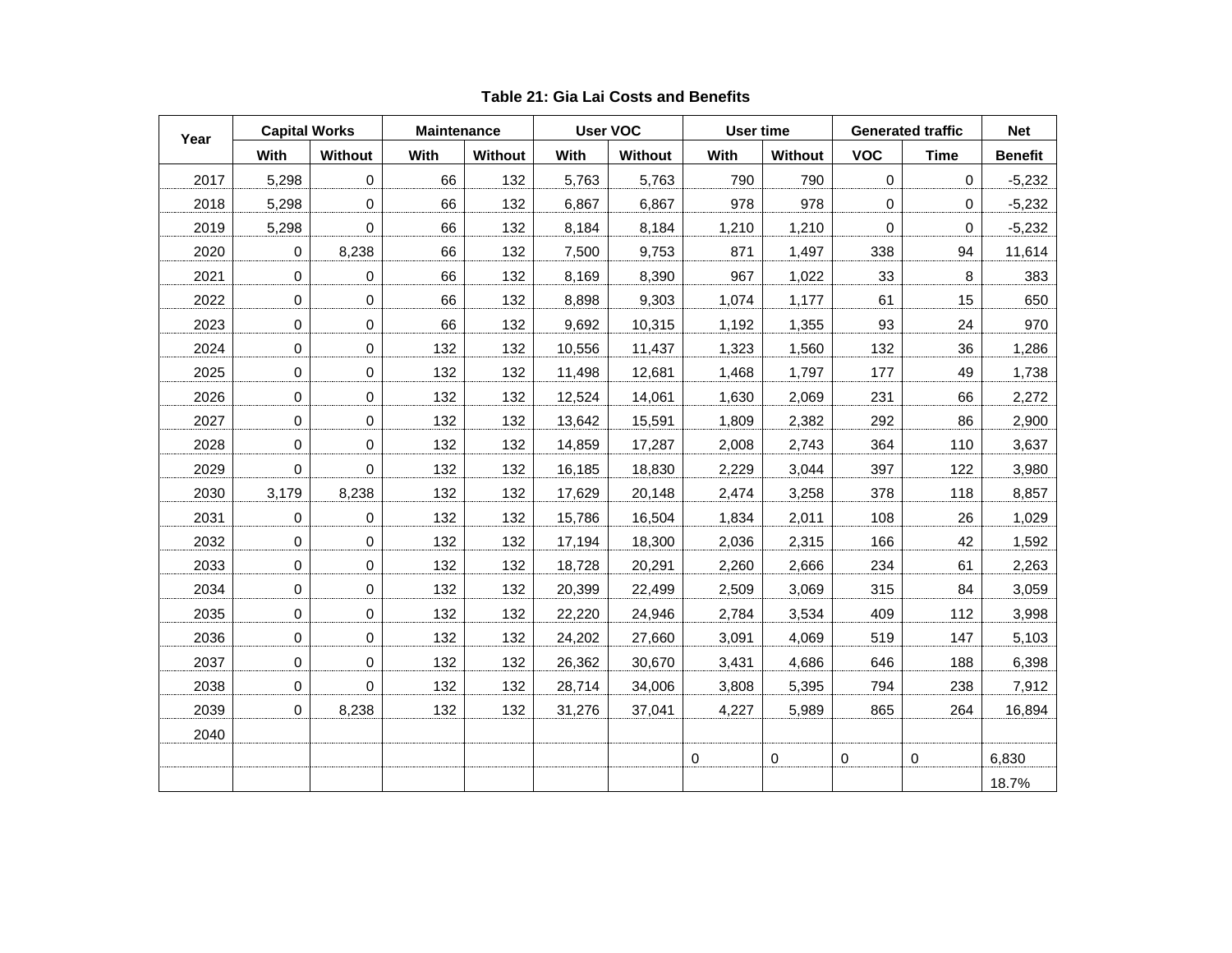| Year | <b>Capital Works</b><br><b>Maintenance</b> |             |      | <b>User VOC</b> |        |                | User time | <b>Generated traffic</b> |            | <b>Net</b> |                |
|------|--------------------------------------------|-------------|------|-----------------|--------|----------------|-----------|--------------------------|------------|------------|----------------|
|      | With                                       | Without     | With | <b>Without</b>  | With   | <b>Without</b> | With      | <b>Without</b>           | <b>VOC</b> | Time       | <b>Benefit</b> |
| 2017 | 5,486                                      | 0           | 40   | 80              | 7,298  | 7,298          | 963       | 963                      | 0          | 0          | $-5,446$       |
| 2018 | 5,486                                      | $\Omega$    | 40   | 80              | 8,630  | 8,630          | 1,181     | 1,181                    | 0          | $\Omega$   | $-5,446$       |
| 2019 | 5,486                                      | 0           | 40   | 80              | 10,206 | 10,206         | 1,448     | 1,448                    | 0          | 0          | $-5,446$       |
| 2020 | 0                                          | 5,000       | 40   | 80              | 9,424  | 12,069         | 1,085     | 1,776                    | 132        | 35         | 8,542          |
| 2021 | $\Omega$                                   | $\mathbf 0$ | 40   | 80              | 10,271 | 10,557         | 1,204     | 1,272                    | 14         | 3          | 412            |
| 2022 | $\mathbf 0$                                | 0           | 40   | 80              | 11,193 | 11,717         | 1,336     | 1,464                    | 26         | 6          | 725            |
| 2023 | $\mathbf 0$                                | 0           | 40   | 80              | 12,198 | 13,005         | 1,483     | 1,685                    | 40         | 10         | 1,100          |
| 2024 | $\Omega$                                   | 0           | 80   | 80              | 13,293 | 14,435         | 1,645     | 1,939                    | 57         | 15         | 1,508          |
| 2025 | 0                                          | 0           | 80   | 80              | 14,486 | 16,022         | 1,826     | 2,232                    | 77         | 20         | 2,039          |
| 2026 | $\mathbf 0$                                | 0           | 80   | 80              | 15,787 | 17,783         | 2,027     | 2,570                    | 100        | 27         | 2,666          |
| 2027 | $\Omega$                                   | 0           | 80   | 80              | 17,204 | 19,738         | 2,249     | 2,958                    | 127        | 35         | 3,405          |
| 2028 | 0                                          | 0           | 80   | 80              | 18,749 | 21,908         | 2,496     | 3,405                    | 158        | 45         | 4,271          |
| 2029 | $\mathbf 0$                                | 0           | 80   | 80              | 20,432 | 23,875         | 2,770     | 3,779                    | 172        | 50         | 4,674          |
| 2030 | 3,292                                      | 5,000       | 80   | 80              | 22,267 | 25,546         | 3,074     | 4,043                    | 164        | 48         | 6,169          |
| 2031 | 0                                          | 0           | 80   | 80              | 19,837 | 20,767         | 2,283     | 2,501                    | 46         | 11         | 1,205          |
| 2032 | $\mathbf 0$                                | $\pmb{0}$   | 80   | 80              | 21,618 | 23,050         | 2,534     | 2,879                    | 72         | 17         | 1,866          |
| 2033 | $\mathbf 0$                                | 0           | 80   | 80              | 23,559 | 25,584         | 2,812     | 3,314                    | 101        | 25         | 2,653          |
| 2034 | 0                                          | 0           | 80   | 80              | 25,674 | 28,396         | 3,121     | 3,815                    | 136        | 35         | 3,587          |
| 2035 | 0                                          | 0           | 80   | 80              | 27,979 | 31,518         | 3,463     | 4,391                    | 177        | 46         | 4,690          |
| 2036 | $\mathbf 0$                                | 0           | 80   | 80              | 30,492 | 34,982         | 3,844     | 5,055                    | 225        | 61         | 5,987          |
| 2037 | $\mathbf 0$                                | $\mathbf 0$ | 80   | 80              | 33,229 | 38,828         | 4,266     | 5,819                    | 280        | 78         | 7,509          |
| 2038 | 0                                          | $\mathbf 0$ | 80   | 80              | 36,213 | 43,097         | 4,734     | 6,698                    | 344        | 98         | 9,290          |
| 2039 | $\mathbf 0$                                | 5,000       | 80   | 80              | 39,464 | 46,966         | 5,254     | 7,433                    | 375        | 109        | 15,165         |
| 2040 |                                            |             |      |                 |        |                |           |                          |            |            |                |
|      |                                            |             |      |                 |        |                | 0         | 0                        | $\pmb{0}$  | 0          | 5,182          |
|      |                                            |             |      |                 |        |                |           |                          |            |            | 16.4%          |

# **Table 22: Dak Lak Costs and benefits**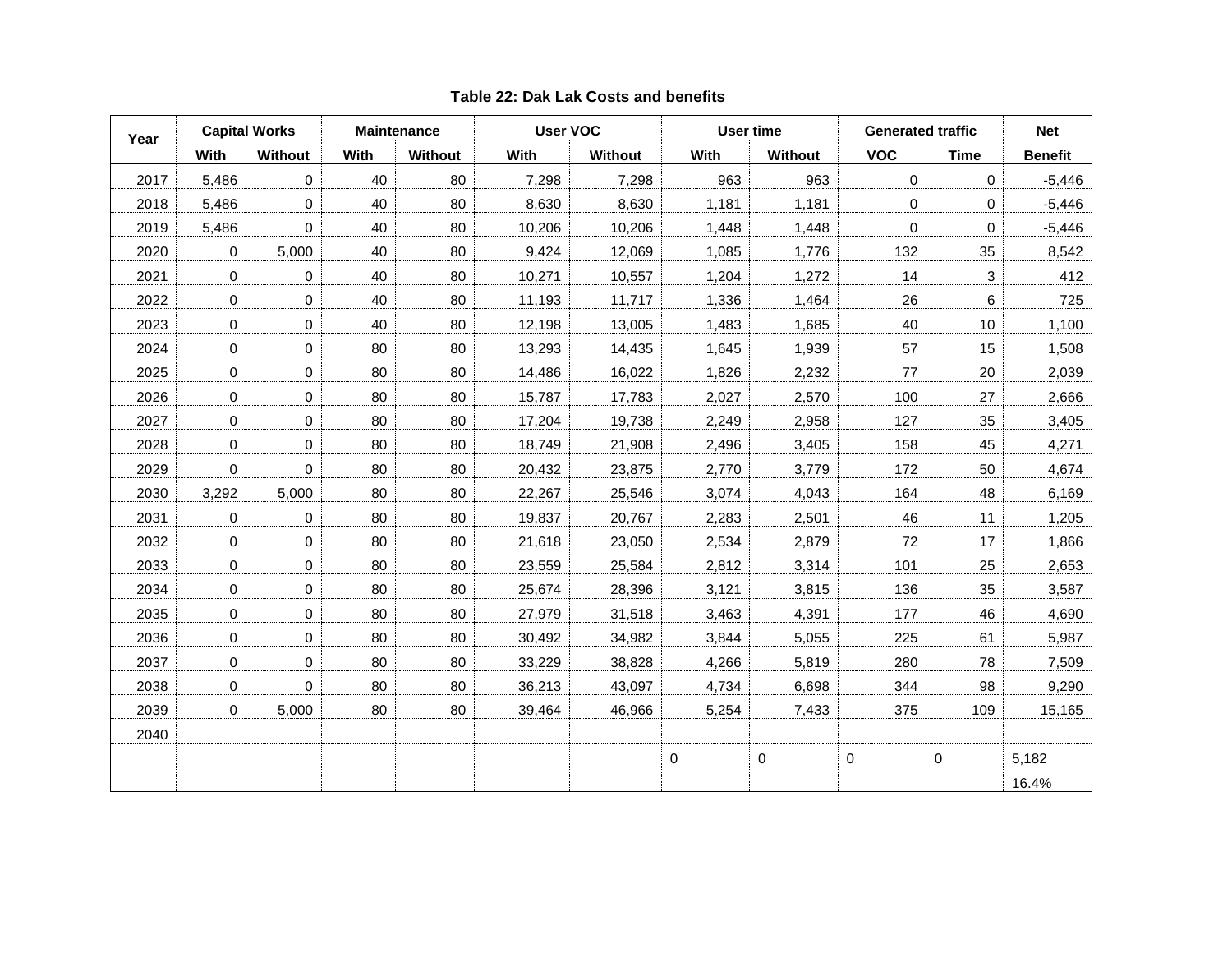| Year | <b>Capital Works</b> |             |      | <b>Maintenance</b> |        | <b>User VOC</b> |       | User time | <b>Generated traffic</b> |                | <b>Net</b>     |
|------|----------------------|-------------|------|--------------------|--------|-----------------|-------|-----------|--------------------------|----------------|----------------|
|      | With                 | Without     | With | Without            | With   | Without         | With  | Without   | <b>VOC</b>               | <b>Time</b>    | <b>Benefit</b> |
| 2017 | 5,643                | $\mathbf 0$ | 39   | 78                 | 3,286  | 3,286           | 295   | 295       | $\mathbf 0$              | $\Omega$       | $-5,604$       |
| 2018 | 5,643                | $\mathbf 0$ | 39   | 78                 | 4,042  | 4,042           | 375   | 375       | $\mathbf 0$              | $\Omega$       | $-5,604$       |
| 2019 | 5,643                | $\mathbf 0$ | 39   | 78                 | 4,973  | 4,973           | 475   | 475       | 0                        | $\Omega$       | $-5,604$       |
| 2020 | 0                    | 4,875       | 39   | 78                 | 4,384  | 6,118           | 338   | 603       | 173                      | 27             | 7,113          |
| 2021 | $\mathbf 0$          | 0           | 39   | 78                 | 4,841  | 5,034           | 377   | 403       | 19                       | 3              | 280            |
| 2022 | $\mathbf 0$          | $\mathbf 0$ | 39   | 78                 | 5,346  | 5,720           | 420   | 473       | 37                       | 5              | 509            |
| 2023 | $\mathsf{O}\xspace$  | $\mathbf 0$ | 39   | 78                 | 5,903  | 6,500           | 468   | 554       | 60                       | 9              | 790            |
| 2024 | $\mathbf 0$          | $\mathbf 0$ | 78   | 78                 | 6,519  | 7,386           | 522   | 649       | 87                       | 13             | 1,094          |
| 2025 | $\mathbf 0$          | $\mathbf 0$ | 78   | 78                 | 7,198  | 8,394           | 582   | 761       | 120                      | 18             | 1,511          |
| 2026 | $\mathsf{O}\xspace$  | $\mathbf 0$ | 78   | 78                 | 7,949  | 9,538           | 649   | 891       | 159                      | 24             | 2,014          |
| 2027 | $\mathbf 0$          | $\mathbf 0$ | 78   | 78                 | 8,778  | 10,839          | 724   | 1,044     | 206                      | 32             | 2,620          |
| 2028 | $\mathbf 0$          | $\mathbf 0$ | 78   | 78                 | 9,693  | 12,317          | 807   | 1,224     | 262                      | 42             | 3,345          |
| 2029 | $\mathsf{O}\xspace$  | $\mathbf 0$ | 78   | 78                 | 10,704 | 13,708          | 900   | 1,383     | 300                      | 48             | 3,836          |
| 2030 | $\mathbf 0$          | 4,875       | 78   | 78                 | 11,821 | 14,942          | 1,003 | 1,508     | 312                      | 50             | 8,863          |
| 2031 | $\mathbf 0$          | $\mathbf 0$ | 78   | 78                 | 13,053 | 11,916          | 1,119 | 955       | $-114$                   | $-16$          | $-1,431$       |
| 2032 | $\mathbf 0$          | $\mathbf 0$ | 78   | 78                 | 14,415 | 13,541          | 1,247 | 1,119     | $-87$                    | $-13$          | $-1,102$       |
| 2033 | $\mathbf 0$          | $\mathbf 0$ | 78   | 78                 | 15,918 | 15,388          | 1,391 | 1,311     | $-53$                    | -8             | $-670$         |
| 2034 | $\Omega$             | $\mathbf 0$ | 78   | 78                 | 17,578 | 17,486          | 1,550 | 1,536     | $-9$                     | $-1$           | $-116$         |
| 2035 | 3,386                | $\mathbf 0$ | 78   | 78                 | 19,411 | 19,871          | 1,729 | 1,800     | 46                       | $\overline{7}$ | $-2,800$       |
| 2036 | $\mathbf 0$          | $\mathbf 0$ | 78   | 78                 | 17,404 | 22,581          | 1,342 | 2,110     | 518                      | 77             | 6,539          |
| 2037 | $\mathbf 0$          | $\mathbf 0$ | 78   | 78                 | 19,219 | 25,660          | 1,496 | 2,472     | 644                      | 98             | 8,159          |
| 2038 | $\mathbf 0$          | $\mathbf 0$ | 78   | 78                 | 21,224 | 29,159          | 1,668 | 2,897     | 794                      | 123            | 10,081         |
| 2039 | $\mathbf 0$          | 4,875       | 78   | 78                 | 23,437 | 32,452          | 1,860 | 3,275     | 902                      | 141            | 16,348         |
| 2040 |                      |             |      |                    |        |                 |       |           |                          |                |                |
|      |                      |             |      |                    |        |                 | 0     | 0         | 0                        | 0              | 368            |
|      |                      |             |      |                    |        |                 |       |           |                          |                | 12.3%          |

# **Table 23: Dak Nong Costs and Benefits**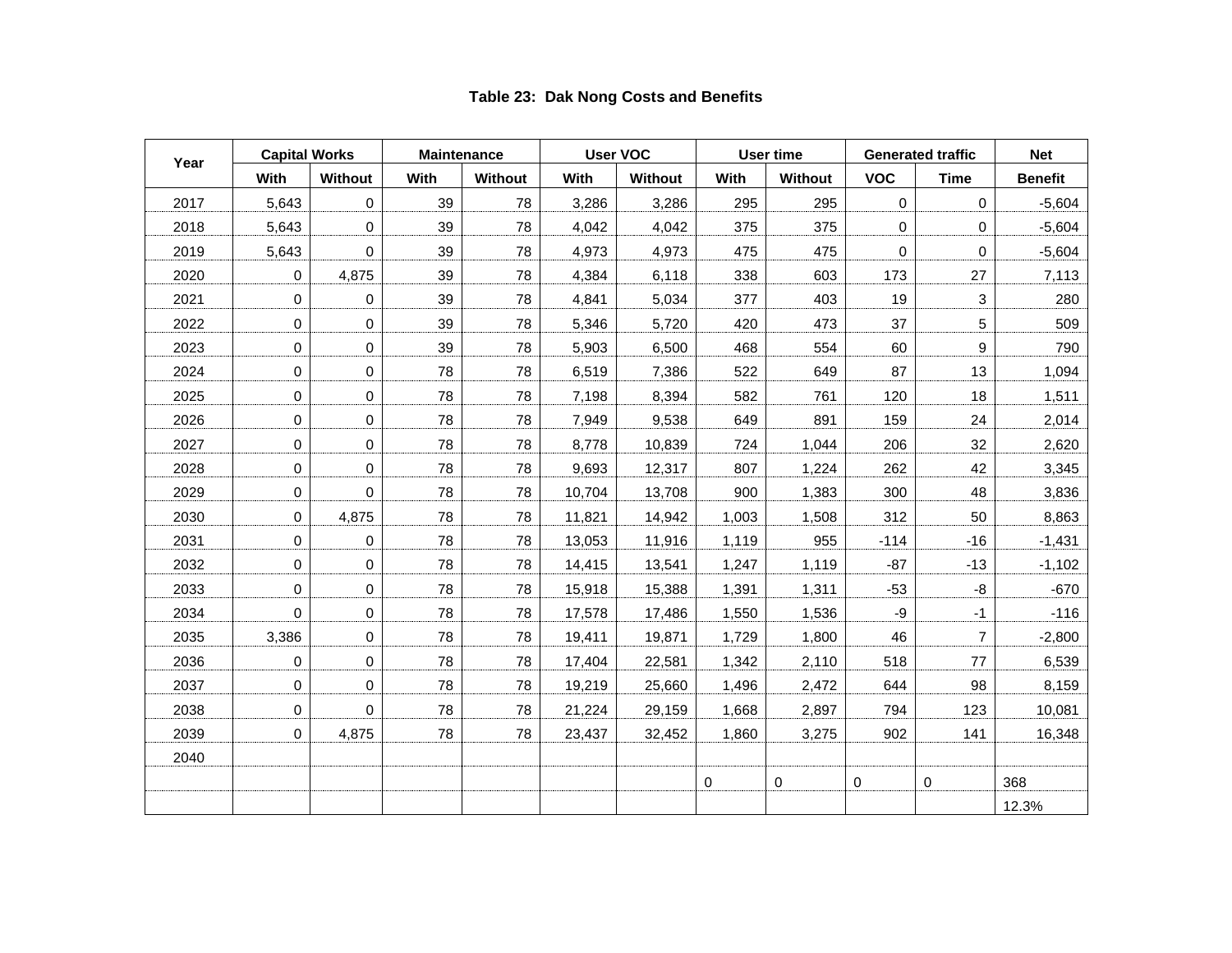| Year | <b>Capital Works</b> |                | <b>Maintenance</b> |                |        | <b>User VOC</b> |       | User time   | <b>Generated traffic</b> |             | <b>Net</b>     |
|------|----------------------|----------------|--------------------|----------------|--------|-----------------|-------|-------------|--------------------------|-------------|----------------|
|      | With                 | <b>Without</b> | With               | <b>Without</b> | With   | Without         | With  | Without     | <b>VOC</b>               | <b>Time</b> | <b>Benefit</b> |
| 2017 | 5,206                | $\Omega$       | 50                 | 101            | 3,146  | 3,146           | 264   | 264         | $\Omega$                 | $\Omega$    | $-5,155$       |
| 2018 | 5,206                | $\mathbf 0$    | 50                 | 101            | 3,809  | 3,809           | 329   | 329         | $\Omega$                 | $\Omega$    | $-5,155$       |
| 2019 | 5,206                | $\mathbf 0$    | 50                 | 101            | 4,613  | 4,613           | 410   | 410         | $\Omega$                 | $\Omega$    | $-5,155$       |
| 2020 | 0                    | 6,288          | 50                 | 101            | 4,292  | 5,586           | 330   | 511         | 194                      | 27          | 8,034          |
| 2021 | 0                    | $\mathbf 0$    | 50                 | 101            | 4,736  | 4,892           | 370   | 390         | 23                       | 3           | 252            |
| 2022 | 0                    | $\mathbf 0$    | 50                 | 101            | 5,227  | 5,515           | 414   | 452         | 43                       | 6           | 427            |
| 2023 | 0                    | $\mathbf 0$    | 50                 | 101            | 5,767  | 6,218           | 463   | 524         | 68                       | 9           | 640            |
| 2024 | 0                    | $\mathbf 0$    | 101                | 101            | 6,364  | 7,011           | 518   | 608         | 97                       | 14          | 848            |
| 2025 | 0                    | 0              | 101                | 101            | 7,023  | 7,905           | 580   | 705         | 132                      | 19          | 1,159          |
| 2026 | 0                    | $\mathbf 0$    | 101                | 101            | 7,750  | 8,913           | 649   | 818         | 174                      | 25          | 1,532          |
| 2027 | 0                    | $\mathbf 0$    | 101                | 101            | 8,552  | 10,049          | 726   | 949         | 225                      | 33          | 1,978          |
| 2028 | 0                    | $\mathbf 0$    | 101                | 101            | 9,437  | 11,330          | 813   | 1,100       | 284                      | 43          | 2,508          |
| 2029 | 0                    | $\Omega$       | 101                | 101            | 10,413 | 12,503          | 910   | 1,231       | 313                      | 48          | 2,773          |
| 2030 | 3,123                | 6,288          | 101                | 101            | 11,491 | 13,503          | 1,018 | 1,330       | 302                      | 47          | 5,837          |
| 2031 | 0                    | 0              | 101                | 101            | 10,008 | 10,561          | 770   | 842         | 83                       | 11          | 718            |
| 2032 | 0                    | 0              | 101                | 101            | 11,043 | 11,907          | 862   | 976         | 130                      | 17          | 1,125          |
| 2033 | 0                    | $\mathbf 0$    | 101                | 101            | 12,186 | 13,425          | 964   | 1,132       | 186                      | 25          | 1,617          |
| 2034 | 0                    | $\mathbf 0$    | 101                | 101            | 13,447 | 15,137          | 1,079 | 1,313       | 253                      | 35          | 2,211          |
| 2035 | 0                    | 0              | 101                | 101            | 14,839 | 17,066          | 1,208 | 1,523       | 334                      | 47          | 2,923          |
| 2036 | 0                    | $\mathbf 0$    | 101                | 101            | 16,375 | 19,242          | 1,352 | 1,766       | 430                      | 62          | 3,774          |
| 2037 | 0                    | $\mathbf 0$    | 101                | 101            | 18,069 | 21,695          | 1,513 | 2,048       | 544                      | 80          | 4,785          |
| 2038 | 0                    | $\Omega$       | 101                | 101            | 19,939 | 24,461          | 1,693 | 2,375       | 678                      | 102         | 5,984          |
| 2039 | 0                    | 6,288          | 101                | 101            | 22,003 | 26,993          | 1,895 | 2,658       | 748                      | 114         | 12,903         |
| 2040 |                      |                |                    |                |        |                 |       |             |                          |             |                |
|      |                      |                |                    |                |        |                 | 0     | $\mathbf 0$ | 0                        | 0           | 1,126          |
|      |                      |                |                    |                |        |                 |       |             |                          |             | 13.1%          |

# **Table 24: Binh Phuoc Costs and Benefits**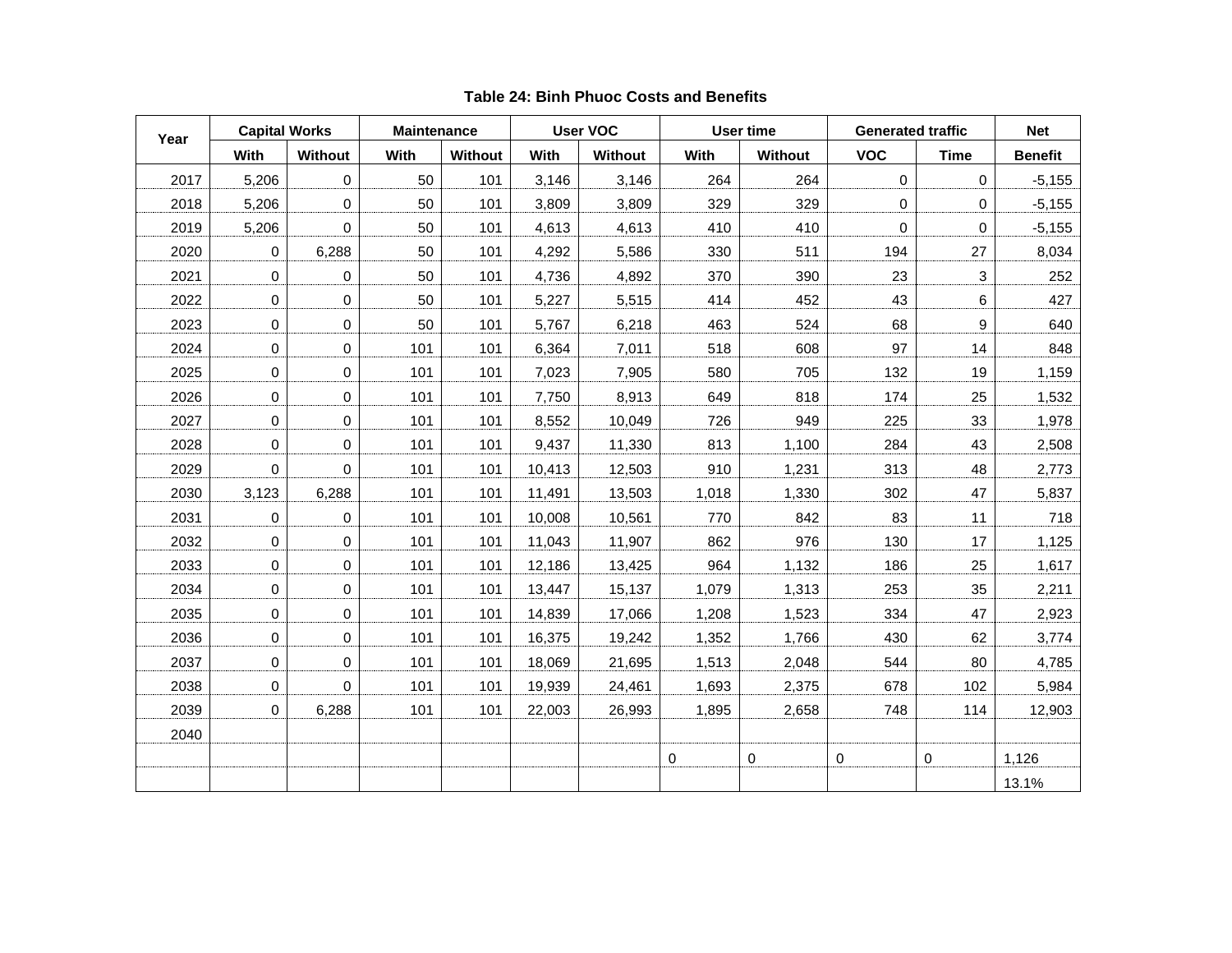| <b>Capital Works</b><br>Year |             |             |      | <b>Maintenance</b> |         | <b>User VOC</b> |        | User time      |             | <b>Generated traffic</b> | <b>Net</b>     |
|------------------------------|-------------|-------------|------|--------------------|---------|-----------------|--------|----------------|-------------|--------------------------|----------------|
|                              | With        | Without     | With | Without            | With    | Without         | With   | <b>Without</b> | <b>VOC</b>  | <b>Time</b>              | <b>Benefit</b> |
| 2017                         | 27,680      | $\mathbf 0$ | 254  | 508                | 22,071  | 22,071          | 2,396  | 2,396          | $\mathbf 0$ | $\Omega$                 | $-27,426$      |
| 2018                         | 27,680      | $\Omega$    | 254  | 508                | 26,528  | 26,528          | 2,968  | 2,968          | $\mathbf 0$ | $\Omega$                 | $-27,426$      |
| 2019                         | 27,680      | $\mathbf 0$ | 254  | 508                | 31,894  | 31,894          | 3,678  | 3,678          | $\mathbf 0$ | $\Omega$                 | $-27,426$      |
| 2020                         | $\mathbf 0$ | 31,750      | 254  | 508                | 28,824  | 38,251          | 2,712  | 4,552          | 988         | 190                      | 44,449         |
| 2021                         | $\mathbf 0$ | 0           | 254  | 508                | 31,555  | 32,583          | 3,014  | 3,191          | 107         | 18                       | 1,584          |
| 2022                         | $\mathbf 0$ | $\mathbf 0$ | 254  | 508                | 34,547  | 36,481          | 3,350  | 3,687          | 202         | 34                       | 2,762          |
| 2023                         | $\pmb{0}$   | $\mathbf 0$ | 254  | 508                | 37,824  | 40,851          | 3,723  | 4,261          | 316         | 55                       | 4,190          |
| 2024                         | $\mathbf 0$ | $\mathbf 0$ | 508  | 508                | 41,413  | 45,749          | 4,138  | 4,925          | 453         | 80                       | 5,657          |
| 2025                         | $\mathsf 0$ | $\mathbf 0$ | 508  | 508                | 45,344  | 51,242          | 4,599  | 5,691          | 616         | 112                      | 7,718          |
| 2026                         | $\mathsf 0$ | $\mathbf 0$ | 508  | 508                | 49,650  | 57,401          | 5,112  | 6,578          | 810         | 150                      | 10,177         |
| 2027                         | 0           | $\mathbf 0$ | 508  | 508                | 54,367  | 64,308          | 5,681  | 7,603          | 1,040       | 196                      | 13,098         |
| 2028                         | $\mathbf 0$ | $\mathbf 0$ | 508  | 508                | 59,534  | 72,055          | 6,315  | 8,788          | 1,310       | 253                      | 16,557         |
| 2029                         | $\mathbf 0$ | $\Omega$    | 508  | 508                | 65,195  | 79,179          | 7,019  | 9,795          | 1,463       | 284                      | 18,508         |
| 2030                         | 9,594       | 31,750      | 508  | 508                | 71,396  | 85,326          | 7,802  | 10,528         | 1,456       | 279                      | 40,547         |
| 2031                         | 0           | 0           | 508  | 508                | 67,674  | 68,534          | 6,262  | 6,555          | 103         | 31                       | 1,287          |
| 2032                         | $\mathbf 0$ | $\mathbf 0$ | 508  | 508                | 74,138  | 76,803          | 6,961  | 7,578          | 293         | 64                       | 3,639          |
| 2033                         | $\mathbf 0$ | $\mathbf 0$ | 508  | 508                | 81,224  | 86,080          | 7,739  | 8,762          | 524         | 106                      | 6,510          |
| 2034                         | $\mathbf 0$ | $\mathbf 0$ | 508  | 508                | 88,989  | 96,490          | 8,603  | 10,131         | 803         | 158                      | 9,990          |
| 2035                         | 3,386       | $\mathbf 0$ | 508  | 508                | 97,501  | 108,173         | 9,563  | 11,714         | 1,138       | 222                      | 10,796         |
| 2036                         | $\mathsf 0$ | $\mathbf 0$ | 508  | 508                | 102,801 | 121,286         | 10,046 | 13,546         | 1,940       | 359                      | 24,284         |
| 2037                         | $\mathbf 0$ | $\mathbf 0$ | 508  | 508                | 112,607 | 136,006         | 11,166 | 15,664         | 2,457       | 462                      | 30,815         |
| 2038                         | $\mathbf 0$ | $\Omega$    | 508  | 508                | 123,354 | 152,533         | 12,412 | 18,115         | 3,064       | 586                      | 38,532         |
| 2039                         | $\mathsf 0$ | 31,750      | 508  | 508                | 135,131 | 167,749         | 13,796 | 20,202         | 3,424       | 658                      | 74,856         |
|                              |             |             |      |                    |         |                 |        |                |             |                          |                |
|                              |             |             |      |                    |         |                 |        |                |             |                          | 13,874         |
|                              |             |             |      |                    |         |                 |        |                |             |                          | 14.6%          |

# **Table 25: Overall Cost and Benefit Flows**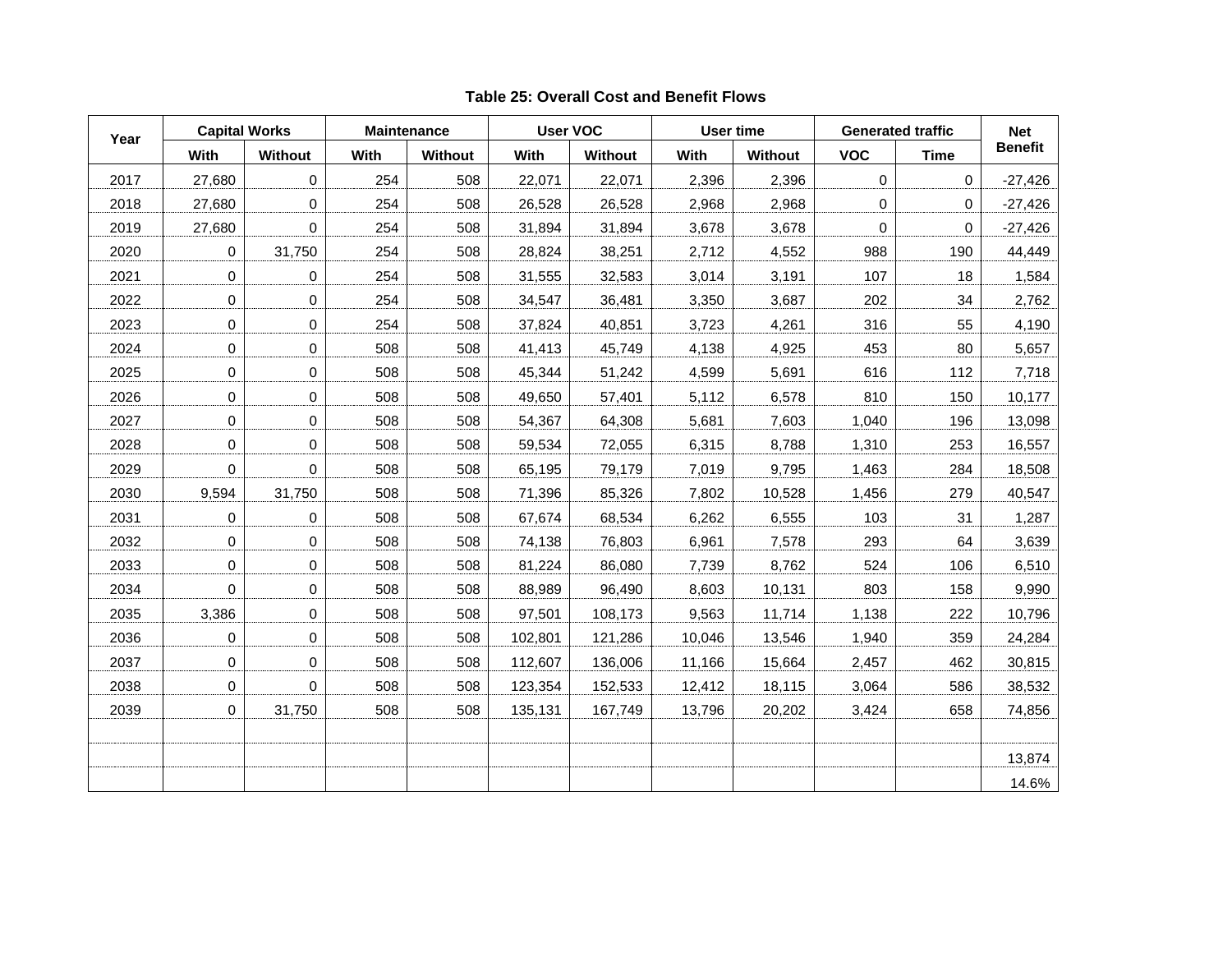63. All the sub-projects have EIRR exceeding 12%. In the case of Kon Tum and Dak Nong, Option 2 has a higher NPV than Option 1, hence for these roads, the higher cost treatment is preferred.

# **1. Distribution Analysis**

64. No formal distribution analysis has been attempted as it is difficult to predict where in the value chain the benefits from reduced costs will be captured. However the reduction in transport costs will be most significant for cassava growers because of its lower value per ton – this is the crop grown most by ethnic minority and poor farmers because it requires low initial investment. It will reduce costs for casual farm workers, who tend to be the poorest paid. It will have social benefits by improving access to schools, health facilities, etc.

# **2. Sensitivity Analysis**

65. Sensitivity analysis was carried out on the ADB Project to test the effects of adverse changes in the key parameters that determine the benefits and costs of the Project. The sensitivity analysis [\(Table 26\)](#page-18-0) indicates that total costs would have to increase by 20% or the traffic decrease by 33% for the EIRR to reach the threshold level of 12 percent. Traffic generation is not required, neither are travel time savings required to make the project viable.

<span id="page-18-0"></span>

|                                | Change<br>(percent) | <b>EIRR</b> | <b>NPV</b> | Switching<br>value |
|--------------------------------|---------------------|-------------|------------|--------------------|
| Base case                      |                     | 14.6%       | 13.874     |                    |
| Increase in total cost         | ስ ጋ                 | 12.0%       | 106        | 20%                |
| <b>Reduction in traffic</b>    | ስ ጋ                 | 13.0%       | 5.357      | 33%                |
| <b>Reduction in generation</b> | ስ ን                 | 14 4%       | 12.879     | nа                 |
| <b>Reduction in VOC</b>        | ר ו                 | $13.1\%$    | 5.907      | 35%                |
| <b>Reduce VoT saving</b>       |                     | $14.3\%$    |            | na                 |

## **Table 26: Sensitivity Analysis**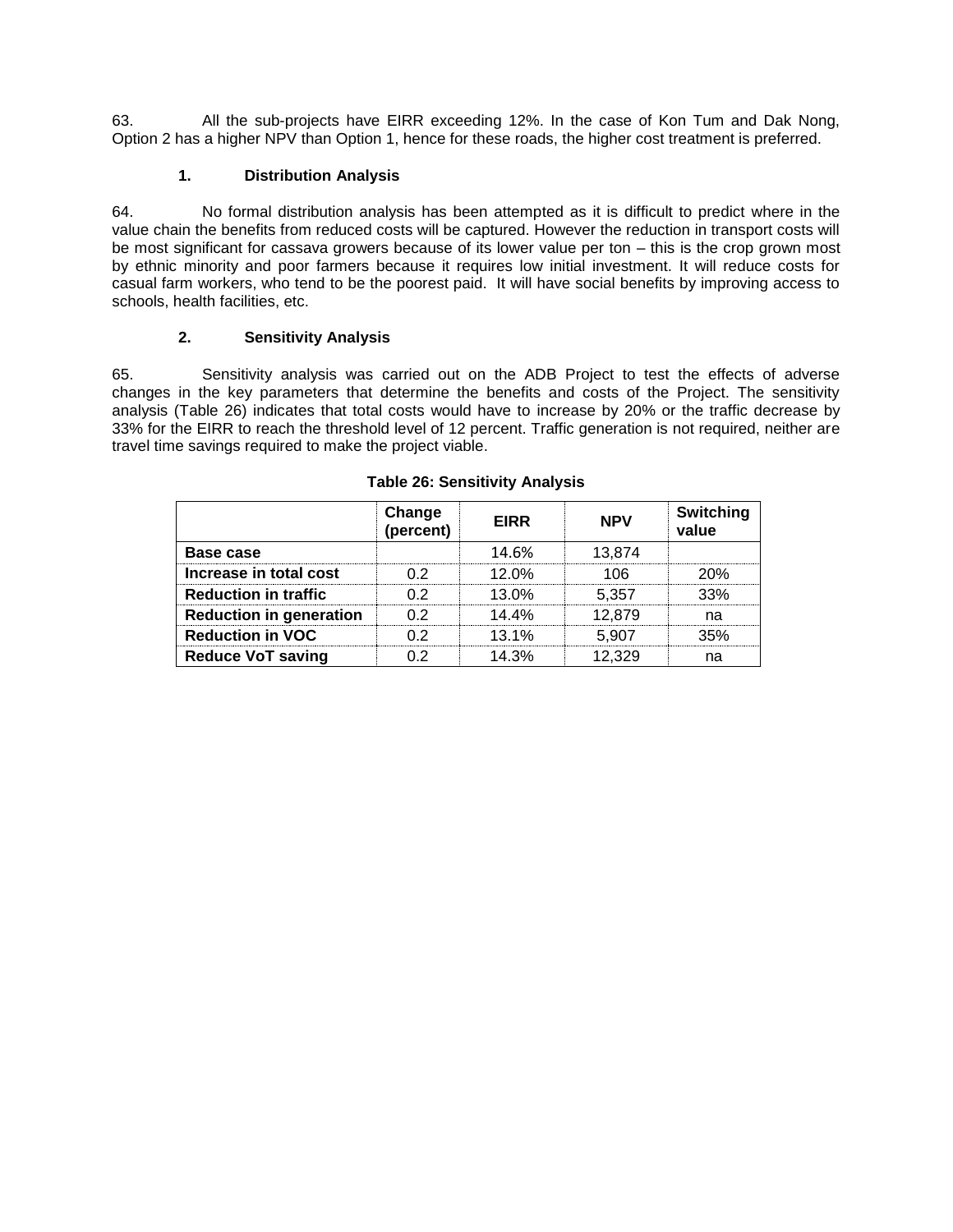# **II. ECONOMIC ASSESSMENT OF TOURISM SUBPROJECTS**

# **A. Overview**

Para no - The proposed investment within output 2 (6 percent of base cost) will be in seven community based subproject tourism sites in Dak Lak, Dak Nong, Binh Phuoc and Kon Tum Provinces.<sup>2</sup> For these subprojects it is proposed that the Project shall invest into site based infrastructure for community based tourism, capacity building within communities, linking sites to wider market chains in tourism, and community development programs that support the use of locally derived goods including ethnic and local agricultural output, fresh produce for local food and beverage trades and local service providers.

# **B. Approach and Assumption**

66. The subprojects (see Appendix Supplementary Document 21 Feasibility Assessment of Tourism Subprojects [SD20]) were assessed during the project preparation. Government standard feasibility studies will be completed during implementation of the project. For the economic assessment a priority community based tourism subproject for one village from Dak Lak province was used as a representative subproject. This subproject was assessed as being indicative of the range of subproject likely to be implemented, as confirmed in SD20.

67. The approach used is based on:

- (i) current provincial visitor profiles projected through for 30 years at a conservative rate of growth (70% of the 2015 level) being 11% per annum for international arrivals and 14% per annum for national arrivals
- (ii) current 2015 arrivals of 550,000 50,000 are international arrivals (9%)
- (iii) visits to the project sites "without project" are projected at the rate of 0.5% of provincial international arrivals and 0.3% of provincial national arrivals and "with project" at 0.75% and 0.5% respectively.
- (iv) Average daily spend for the site visits has been set at 30% of the 2015 average daily spend of \$26 per day
- (v) Incremental revenues from home stay revenues are based on 10 rooms per community, with occupancy split between wet season ( 5% in year 6 increasing to 10% in year 20) and the dry season (ranging from 30% in year 6 increasing to 50% in year 20).
- (vi) An average room tariff of US \$ 15 per night
- (vii) Shadow wage rate for unskilled labor 0.70

68. Tourism benefits are adjusted to reflect the degree of leakage from the sector out of Viet Nam. Some industry studies report leakage levels of around 50% however given the dominance of the national arrivals leakage has been set to 25% of incremental revenues.

69. Further adjustment to the incremental revenue is based on the extent that new site visits substitute for other experiences. It is assumed that during the life of the project the extent of substitution is 25% of incremental revenues.

# **C. Visitor Projections**

70. Without detailed demand estimates the projected site demand is based on conservative numbers of provincial visitors visiting the site based on current and projected visitor numbers differentiated by the international and national arrivals – Table 27. The value of site visitation is based on the 2015 average daily spend of \$26 per day with 30% of this figure applied representing the likely amount of time (1/3 per day on average) at the site. The visitation value does not include the new homestays but will include cultural displays and food and beverage expenditures.

<sup>2</sup>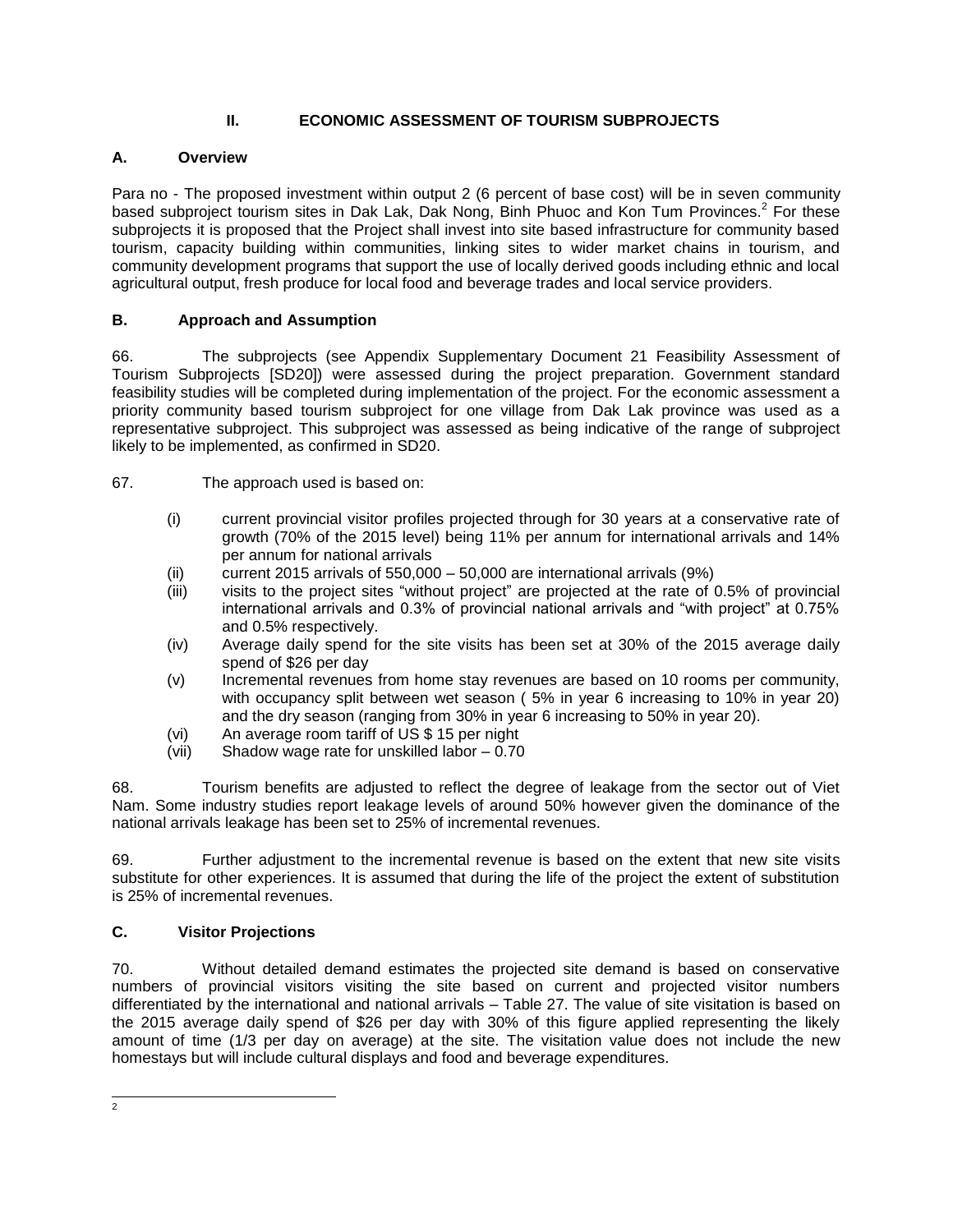<span id="page-20-0"></span>

| <b>Current Provincial Visitors</b>        | Number of visitor 2015  | 2016     | 2020     | 2025      | 2030      |
|-------------------------------------------|-------------------------|----------|----------|-----------|-----------|
| International                             | 50,000                  | 55,250   | 82,372   | 135,704   | 223,565   |
| National                                  | 500,000                 | 570,000  | 962,707  | 1,853,611 | 3,568,969 |
| <b>Site Day Visitation (Without)</b>      | % of Provincial visitor |          |          |           |           |
| International                             | 0.5%                    | 276      | 412      | 679       | 1,118     |
| National                                  | 0.3%                    | 1,425    | 2,407    | 4,634     | 8.922     |
| <b>Site Day Visitation (With)</b>         | % of Provincial visitor |          |          |           |           |
| International                             | 0.75%                   | 276      | 412      | 1018      | 1,677     |
| National                                  | 0.50%                   | 1,425    | 2,407    | 9,268     | 17,845    |
| <b>Incremental Growth in Day Visitors</b> |                         |          |          |           |           |
| International                             |                         | $\Omega$ | $\Omega$ | 339       | 559       |
| National                                  |                         | 0        | $\Omega$ | 4,634     | 8,922     |
|                                           |                         |          |          | 4,973     | 9,481     |
| <b>Daily Spend</b>                        | \$8                     |          |          | 38,792    | 73,954    |

# **Table 27: Projected Site Visitation**

71. Ten rooms will be developed for homestay with the projected occupancy based on low wet season occupancy and moderate dry season occupancy. The value of each night is derived from the 2015 accommodation cost component of the daily average spend per visitor day [–Table 278](#page-20-0).

#### **Table 28: Project Homestay Occupancy**

| Home stay accommodation use  | 2021 | 2043 | 2016 | 2020 | 2025   | 2030   | 2040    |
|------------------------------|------|------|------|------|--------|--------|---------|
| Number of rooms              | 10   | 10   | 0    | 0    | 10     | 10     | 10      |
| wet season Occupancy         | 5%   | 10%  |      |      | 104    | 128    | 175     |
| dry season occupancy         | 30%  | 50%  |      |      | 597    | 692    | 881     |
| Incremental Room nights      |      |      |      |      | 701    | 830    | 1056    |
| Revenue (net per night \$15) | 15   |      |      |      | 27.735 | 48.514 | 160,695 |

72. The net incremental revenue is adjusted for losses due to leakage out of Viet Nam (25%) being half of the sector wide leakage reflecting the high degree of national visitation, and also for substitutions (25%) between alternate sites – see [Table 29.](#page-20-1)

| Table 29: Net Revenues - Economic Revenue Adjustment |  |
|------------------------------------------------------|--|
|------------------------------------------------------|--|

<span id="page-20-1"></span>

| <b>Subproject Incremental</b><br><b>Revenue (USD)</b> |     | <u>2016</u> | 2020 | 2025   | 2030   | 2040    |
|-------------------------------------------------------|-----|-------------|------|--------|--------|---------|
| Incremental Revenue - gross                           | USD |             |      | 49,307 | 86.447 | 285,681 |
| Less Leakage                                          | 25% |             |      | 36,980 | 64.685 | 214,260 |
| <b>Less Substitution losses</b>                       | 25% |             |      | 27,735 | 48.514 | 160.695 |

73. The capital investment per site includes \$11,000 for a feasibility study plus the capital investment estimated to be \$150,000 per village site. The nature of works is based on a mix of works and services/ capacity building. The financial investment is adjusted for the unskilled labor component being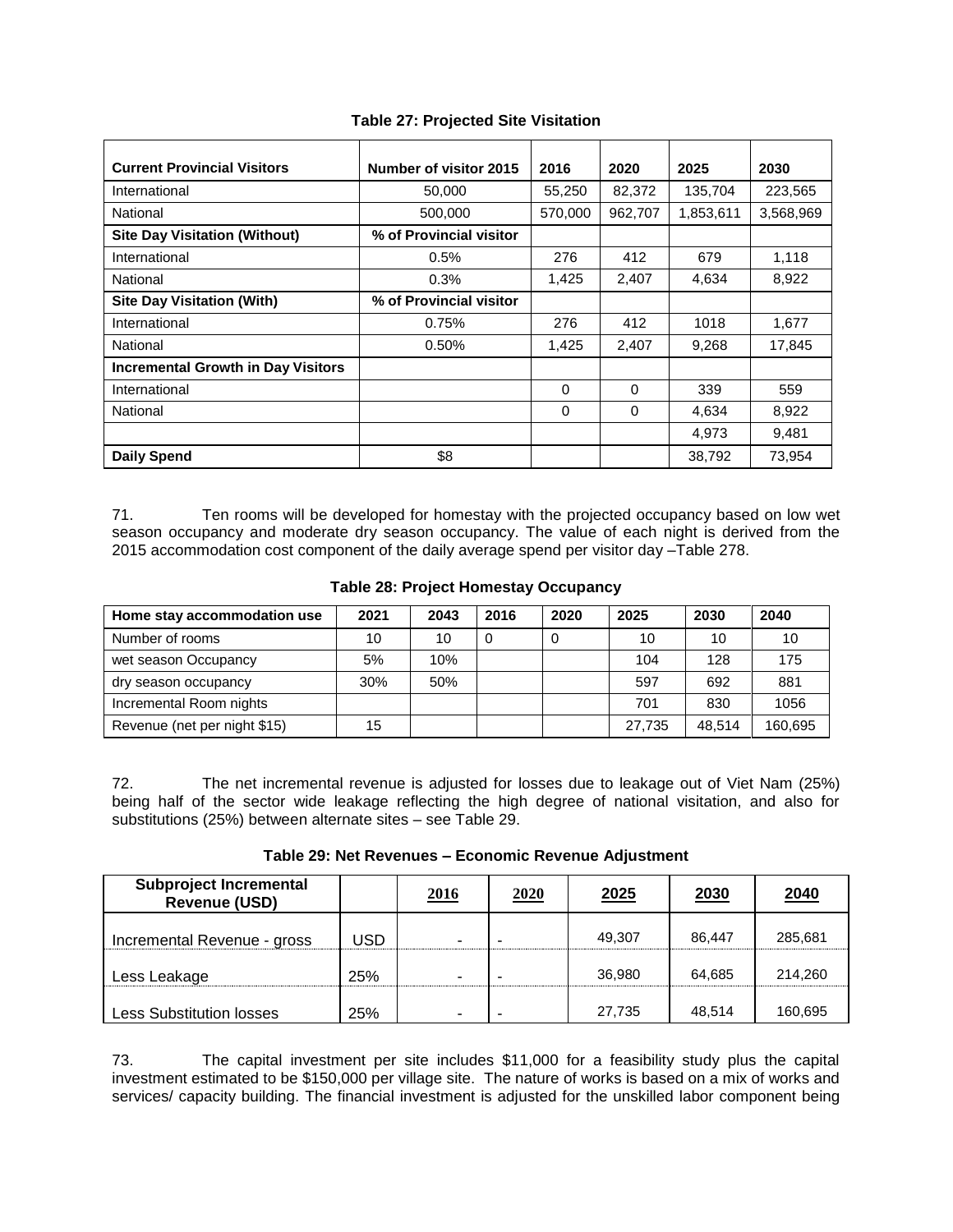40% and a shadow wage rate factor of 0.7 reflecting the high degree of underemployment in the ethnic minority communities, especially with the loss of rubber plantation employment. The adjustment for tax and the conversion factors applied to works and goods uses the same factors developed under output 1 – See [Table 30.](#page-21-0)

<span id="page-21-0"></span>

|                                                 |      | 2017 | 2018  | 2019  | 2020  |
|-------------------------------------------------|------|------|-------|-------|-------|
| Capex (USD'000's)                               |      | 11   | 52.50 | 52.50 | 45.00 |
| % unskilled Labor                               | 40%  | 0%   | 40%   | 40%   | 40%   |
| Share of Labor Costs                            |      |      | 21    | 21    | 18    |
| Economic Value of<br>Labor                      | 70%  |      | 19    | 19    | 16    |
| <b>Works and Goods</b>                          |      |      | 32    | 32    | 27    |
| Economic Value Goods<br>and Works               | 0.92 | 11   | 33.18 | 33.18 | 28.44 |
| <b>Total Economic</b><br><b>Investment Cost</b> |      | 11   | 52.08 | 52.08 | 44.64 |

**Table 30: Capital Investment – Economic Value**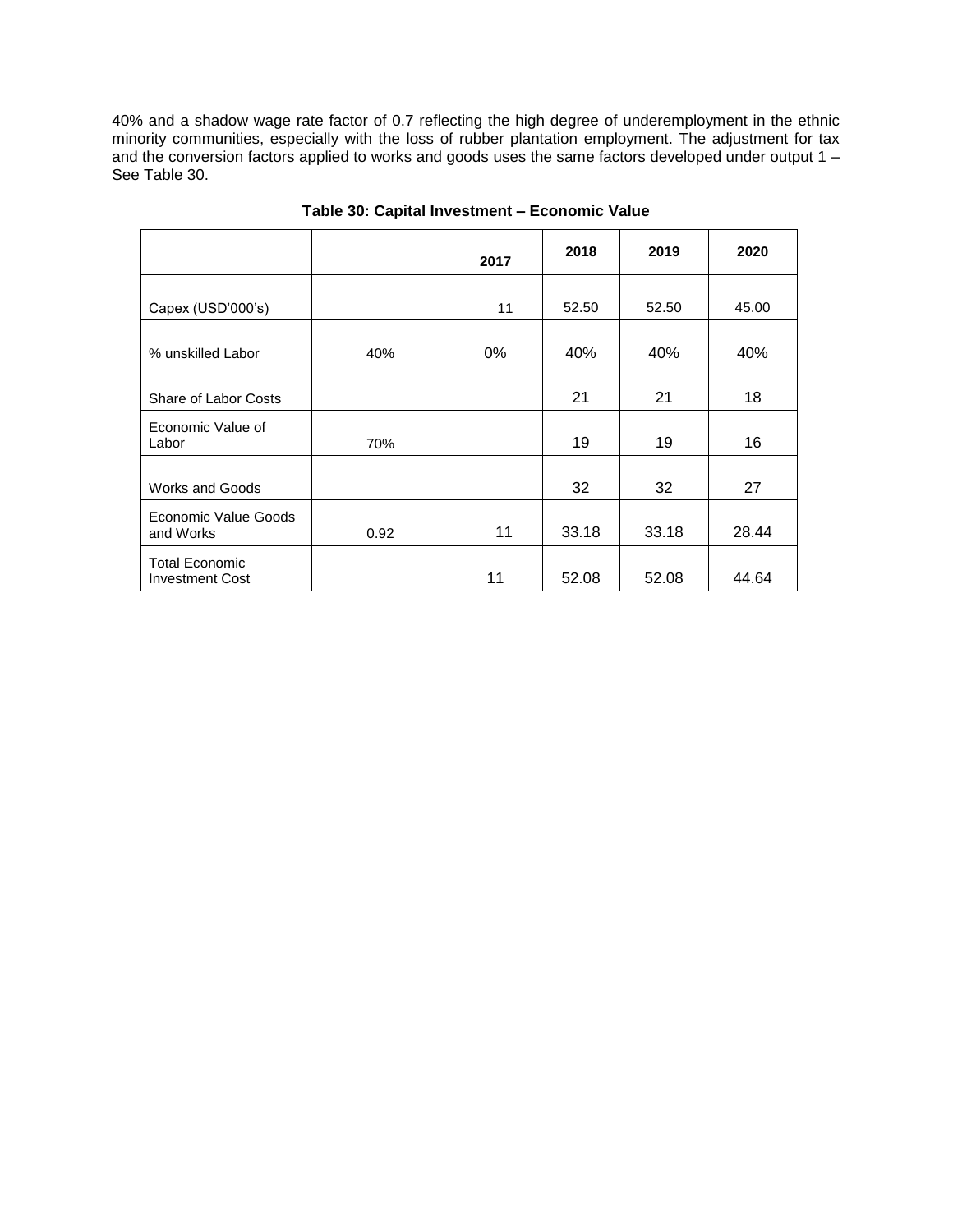# **D. Economic Feasibility**

74. Additional costs are included for maintenance of local infrastructure and services based on 2 percent per annum of the capital investment and a further capital replacement charge is based on replacing 15% of the capital value every 7 years.

75. The representative subproject is assessed to be feasible with an estimated EIRR of 15.5% see [Table 31.](#page-22-0)

<span id="page-22-0"></span>

|      |            |                    | <b>Representative Subproject Feasibility</b> |                     |             |
|------|------------|--------------------|----------------------------------------------|---------------------|-------------|
|      | Investment | <b>Maintenance</b> | <b>CAPEX</b>                                 | <b>Net Economic</b> | Subproject  |
|      | Per site   | 2% Capex           | 15%/7yr                                      | <b>Benefits</b>     | <b>NCF</b>  |
|      | (USD)      | (USD)              | (USD)                                        | <b>USD</b>          | <b>USD</b>  |
| 2017 | $\Omega$   |                    |                                              |                     | $\mathbf 0$ |
| 2018 | $-11000$   |                    |                                              |                     | $-11000$    |
| 2019 | (52,080)   |                    |                                              |                     | $-52080$    |
| 2020 | (52,080)   |                    |                                              |                     | $-52080$    |
| 2021 | (44, 640)  |                    |                                              |                     | $-44640$    |
| 2022 |            | (2,976.00)         |                                              | 13,036              | 10,060      |
| 2023 |            | (2,976.00)         |                                              | 20,142              | 17,166      |
| 2024 |            | (2,976.00)         |                                              | 22,379              | 19,403      |
| 2025 |            | (2,976.00)         |                                              | 24,897              | 21,921      |
| 2026 |            | (2,976.00)         |                                              | 27,735              | 24,759      |
| 2027 |            | (2,976.00)         |                                              | 30,938              | 27,962      |
| 2028 |            | (2,976.00)         | $-23970$                                     | 34,555              | 7,609       |
| 2029 |            | (2,976.00)         |                                              | 38,645              | 35,669      |
| 2030 |            | (2,976.00)         | $\mathbf 0$                                  | 43,273              | 40,297      |
| 2031 |            | (2,976.00)         | $\mathbf 0$                                  | 48,514              | 45,538      |
| 2032 |            | (2,976.00)         | $\Omega$                                     | 54,452              | 51,476      |
| 2033 |            | (2,976.00)         | 0                                            | 61,184              | 58,208      |
| 2034 |            | (2,976.00)         | $\Omega$                                     | 68,821              | 65,845      |
| 2035 |            | (2,976.00)         | $-23970$                                     | 77,488              | 50,542      |
| 2036 |            | (2,976.00)         |                                              | 87,328              | 84,352      |
| 2037 |            | (2,976.00)         | $\mathbf 0$                                  | 98,504              | 95,528      |
| 2038 |            | (2,976.00)         | $\mathbf 0$                                  | 111,203             | 108,227     |
|      |            |                    |                                              | NPV (@12%           | \$43,089    |
|      |            |                    |                                              | <b>EIRR</b>         | 15.5%       |

**Table 31: Economic Feasibility of Representative Tourism Subproject**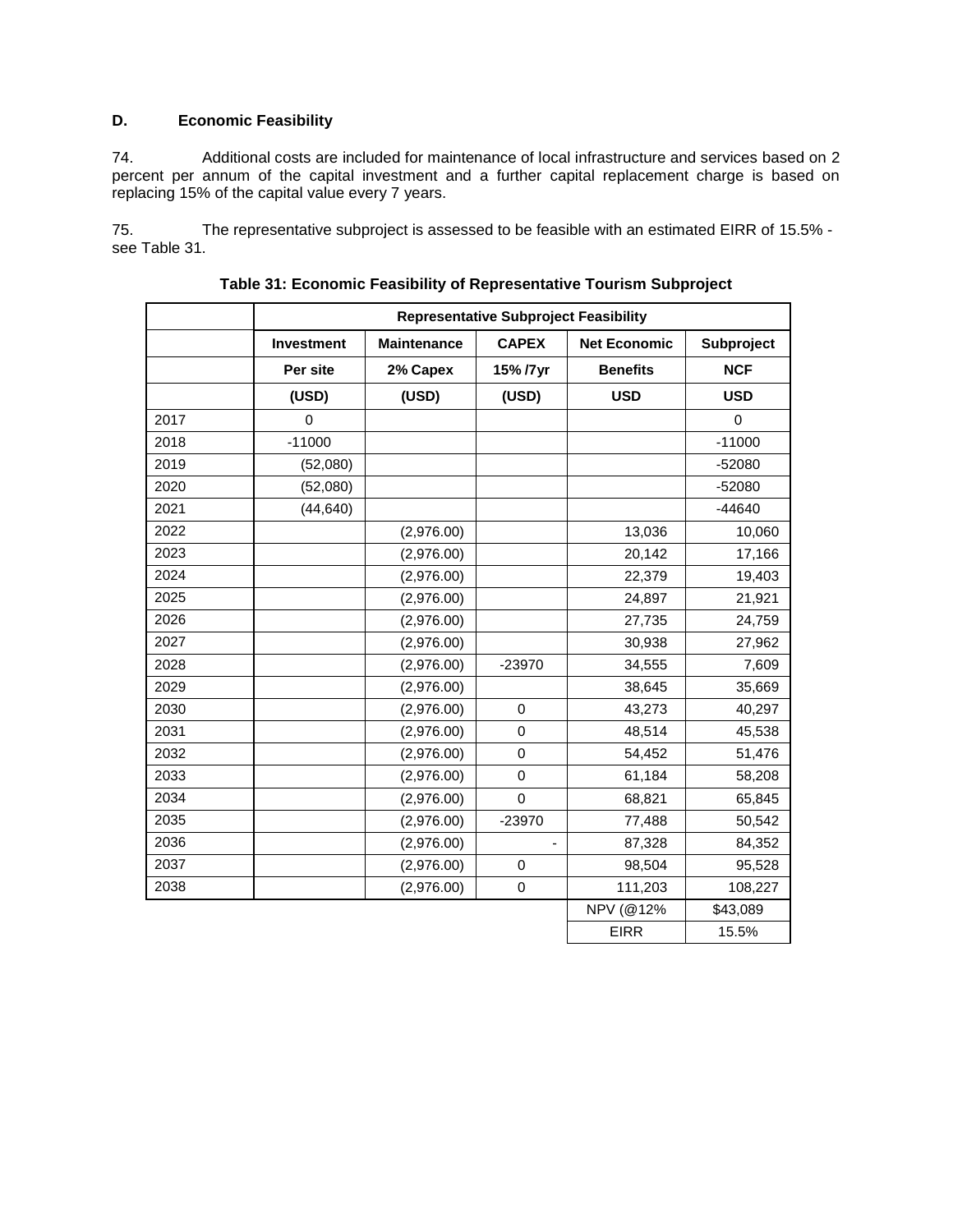<span id="page-23-0"></span>76. Output 2 includes sufficient budget for the seven tourism subproject investments and the supporting capacity building program. When up scaled for the additional six subprojects with the inclusion of the capacity building programs the EIRR is estimated to be 14.1% - see [Table 32.](#page-23-0)

|      | <b>Output 2</b> |                 |             |  |  |  |  |  |
|------|-----------------|-----------------|-------------|--|--|--|--|--|
| Year | 35 site         | <b>Capacity</b> | <b>NCF</b>  |  |  |  |  |  |
|      | <b>NCF</b>      | Strengthening   | (USD)       |  |  |  |  |  |
| 2017 | $\Omega$        |                 | $\Omega$    |  |  |  |  |  |
| 2018 | -385000         | -144944.16      | -529944.16  |  |  |  |  |  |
| 2019 | -1822800        | -328031.52      | -2150831.52 |  |  |  |  |  |
| 2020 | -1822800        | -205973.28      | -2028773.28 |  |  |  |  |  |
| 2021 | -1562400        | $-83915.04$     | -1646315.04 |  |  |  |  |  |
| 2022 | 352,116         |                 | 352,116     |  |  |  |  |  |
| 2023 | 600,818         |                 | 600,818     |  |  |  |  |  |
| 2024 | 679,111         |                 | 679,111     |  |  |  |  |  |
| 2025 | 767,244         |                 | 767,244     |  |  |  |  |  |
| 2026 | 866,580         |                 | 866,580     |  |  |  |  |  |
| 2027 | 978,670         |                 | 978,670     |  |  |  |  |  |
| 2028 | 266,332         |                 | 266,332     |  |  |  |  |  |
| 2029 | 1,248,430       |                 | 1,248,430   |  |  |  |  |  |
| 2030 | 1,410,405       |                 | 1,410,405   |  |  |  |  |  |
| 2031 | 1,593,818       |                 | 1,593,818   |  |  |  |  |  |
| 2032 | 1,801,646       |                 | 1,801,646   |  |  |  |  |  |
| 2033 | 2,037,274       |                 | 2,037,274   |  |  |  |  |  |
| 2034 | 2,304,562       |                 | 2,304,562   |  |  |  |  |  |
| 2035 | 1,768,957       |                 | 1,768,957   |  |  |  |  |  |
| 2036 | 2,952,315       |                 | 2,952,315   |  |  |  |  |  |
| 2037 | 3,343,491       |                 | 3,343,491   |  |  |  |  |  |
| 2038 | 3,787,932       |                 | 3,787,932   |  |  |  |  |  |
|      |                 | NPV (@12%       | \$980,557   |  |  |  |  |  |
|      |                 | <b>EIRR</b>     | 14.1%       |  |  |  |  |  |

# **Table 32: Output 2 EIRR**